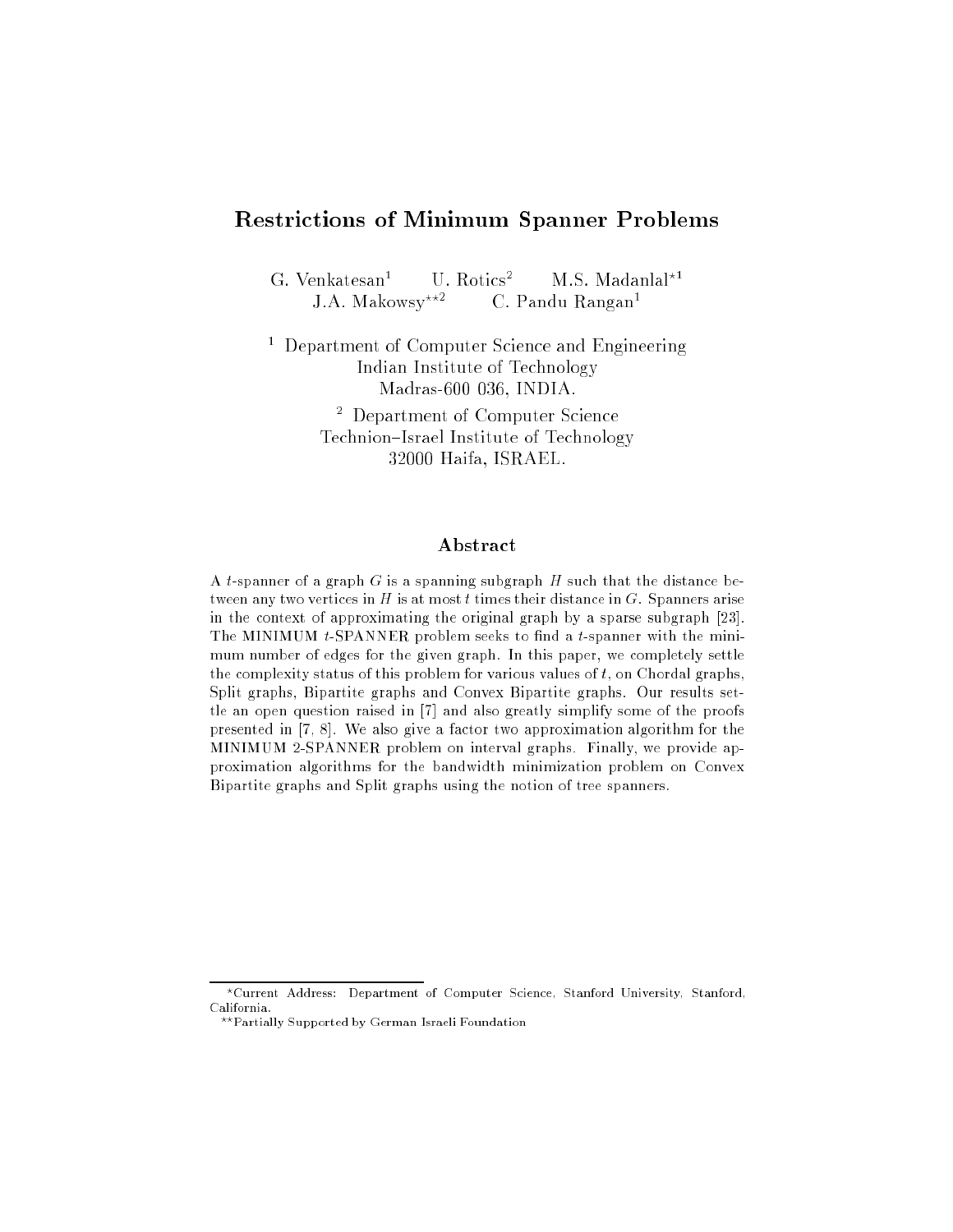#### 1 Introduction and Motivation  $\mathbf 1$

We denote the vertex set and edge set of a graph G by  $V(G)$  and  $E(G)$  respectively. A t-spanner of a graph  $G$  is a spanning subgraph  $S$  in which the distance between every pair of vertices is at most  $t$  times their distance in  $G$ . We refer to t and  $|E(S)|$  as the *stretch factor* and *size* of the spanner S. The MINIMUM t-SPANNER problem asks for a  $t$ -spanner  $S$  with fewest possible edges for a fixed t, such an S is called a minimum t-spanner of G and we denote by  $s_t(G)$  the size of a minimum t-spanner of G. Clearly if G is connected,  $s_t(G) \geq |V(G)|-1$ with equality holding if and only if  $G$  admits a tree  $t$ -spanner [6].

The decision version of the MINIMUM t-SPANNER problem consists of a graph  $G = (V, E)$  and a goal  $K \geq 0$  and the question is whether G has a tspanner with K or fewer edges i.e whether  $s_t(G) \leq K$ . The decision versions of all problems considered in this paper are in NP; we only prove NP-hardness of the optimization versions of the problems - our proofs can be trivially modified to prove NP-completeness of the decision versions. In what follows, all graphs we deal with are finite, simple, undirected and connected.

### Motivation

The notion of t-spanners was introduced by Peleg and Ullman [24] in connection with the design of synchronizers. The synchronizer is a simulation technology introduced by Awerbuch [3] which enables the execution of a synchronous algorithm on an asynchronous network. The t-spanner is the underlying graph structure of the synchronizer, and the stretch factor and size of the t-spanner are closely related to the time and communication complexities of the synchronizer respectively. Spanners also have applications in planning efficient routing schemes while maintaining succinct routing tables [25]. Spanners also arise in computational geometry in the study of approximation of complete Euclidean graphs [10] and in computational biology in the process of reconstruction of phylogenetic trees [4].

The study of graph spanners has been very active in the last few years. Most of the work has been focused on nding spanners with few edges, small degree, light weights or small stretch factors or on finding optimal spanners on restricted classes of graphs [1, 6, 9, 17, 18, 19, 21, 23].

The key ideas behind the notion of spanners is to approximate the pairwise distances in the original graph by a *sparse* spanning subgraph. Therefore, one of the fundamental problems in the study of spanners is to find a minimum *t*-spanner of a graph where  $t \geq 1$  is a fixed integer (stretch factor). Finding a minimum 2-spanner is NP-hard for general graphs [23]. Later, Cai [7] proved that minimum t-spanner is  $NP$ -hard for each  $t > 3$  using a rather complicated reduction from 3SAT. MINIMUM t-SPANNER, for each fixed  $t \geq 2$ , remains NP-hard on graphs with maximum degree equal to nine [8]. Because of these intractability results, the complexity of MINIMUM t-SPANNER for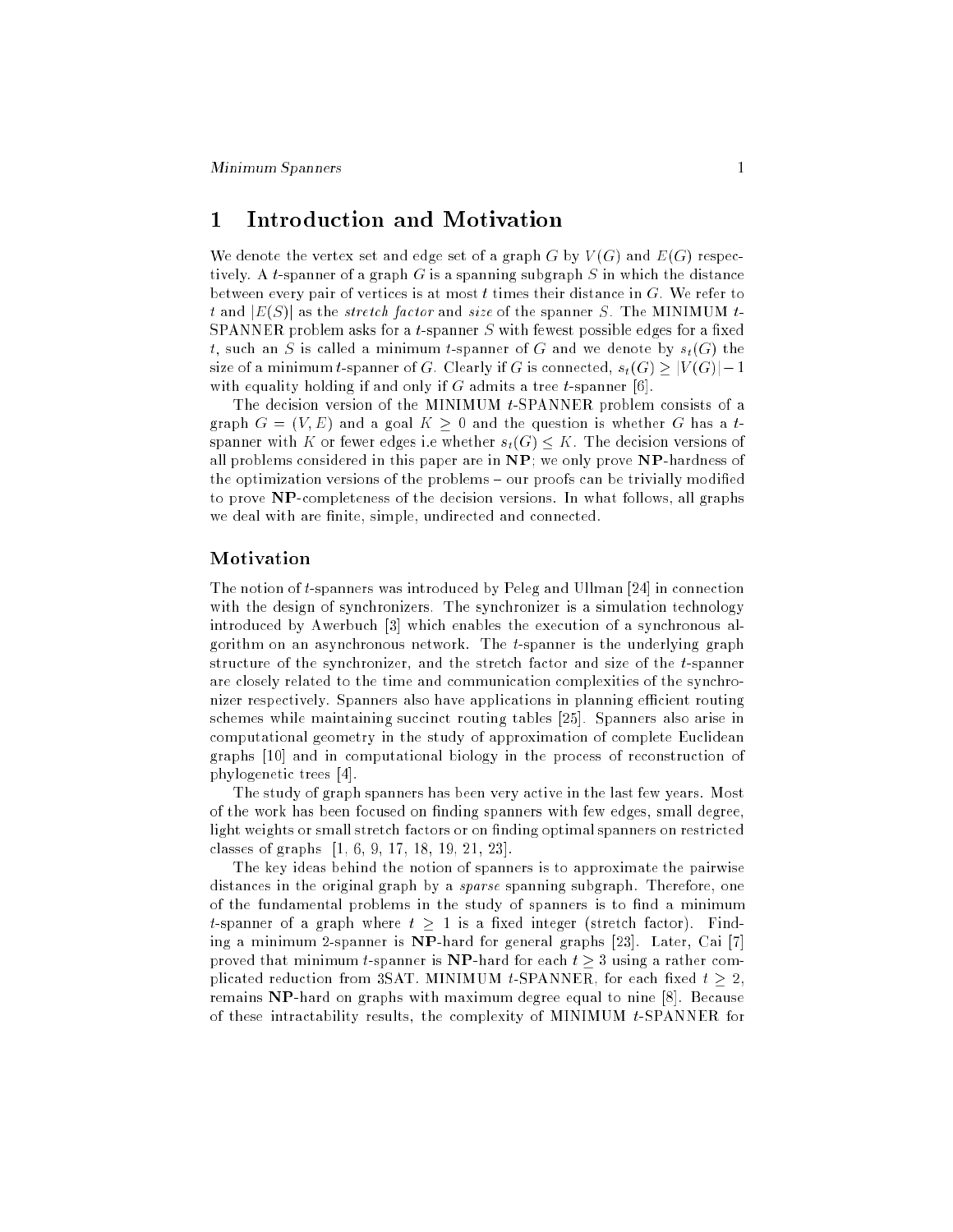useful subclasses of graphs becomes interesting. Linear algorithms exist for the MINIMUM t-SPANNER problem on interval and permutation graphs for each fixed  $t > 3$  [20], however the case  $t = 2$  remains open for both these classes of graphs. Also, a linear algorithm for the MINIMUM 2-SPANNER problem on graphs with bounded degree  $\leq 4$  is presented in [8].

### Discussion of main results

In this paper we study the MINIMUM  $t$ -SPANNER problem for chordal, bipartite and split graphs. We also consider interval graphs (which are a subclass of chordal graphs), convex bipartite graphs and graphs of bounded degrees. We also show how to use the existence of optimal  $t$ -spanners with special properties to find approximate solutions to the bandwidth minimization problem for split graphs, permutation graphs and convex bipartite graphs.

An interesting outcome of our study consists of the fact that the difficulty of finding optimal 2-spanners may radically differ from the difficulty of finding optimal t-spanners for  $t > 3$ .

#### Chordal and interval graphs

We show in this paper that for chordal graphs the problem is NP-hard for  $t = 2$  and  $t \geq 3$ . As corollary, this also holds for perfect graphs. For  $t = 2$  this is new. A polynomial approximation algorithm was given for  $t = 2, 3, 5$  in [23], however the exact complexity was still considered open in [7].

For its subclass of interval graphs it was shown in [20, 27] that the problem is polynomial for  $t \geq 3$ . For  $t = 2$  the exact complexity of the problem remains open, but we show here a polynomial 2-approximation algorithm. Note that also for  $permutation$  graphs the exact complexity of finding optimal 2-spanners remains open, whereas for  $t \geq 3$  the problem is polynomial, [20].

### Split graphs

In the case of *split* graphs we show in this paper that the case of  $t = 2$  is NPhard whereas the case  $t \geq 3$  is polynomial. The reason for this is that for  $t \geq 3$ there is an optimal t-spanner which is a tree. As a tree is not necessarily a 2-spanner, the case for  $t = 2$  is different, and, in fact, the proof of **NP**-hardness for chordal graphs can be adapted to this case.

### Bipartite graphs

In contrast to split graphs, for bipartite graphs the case  $t = 2$  is trivially polynomial as there are no edges which can be replaced by a path of length 2. But the case  $t \geq 3$  is NP-hard, [7]. In this paper we present a new and simpler proof of this.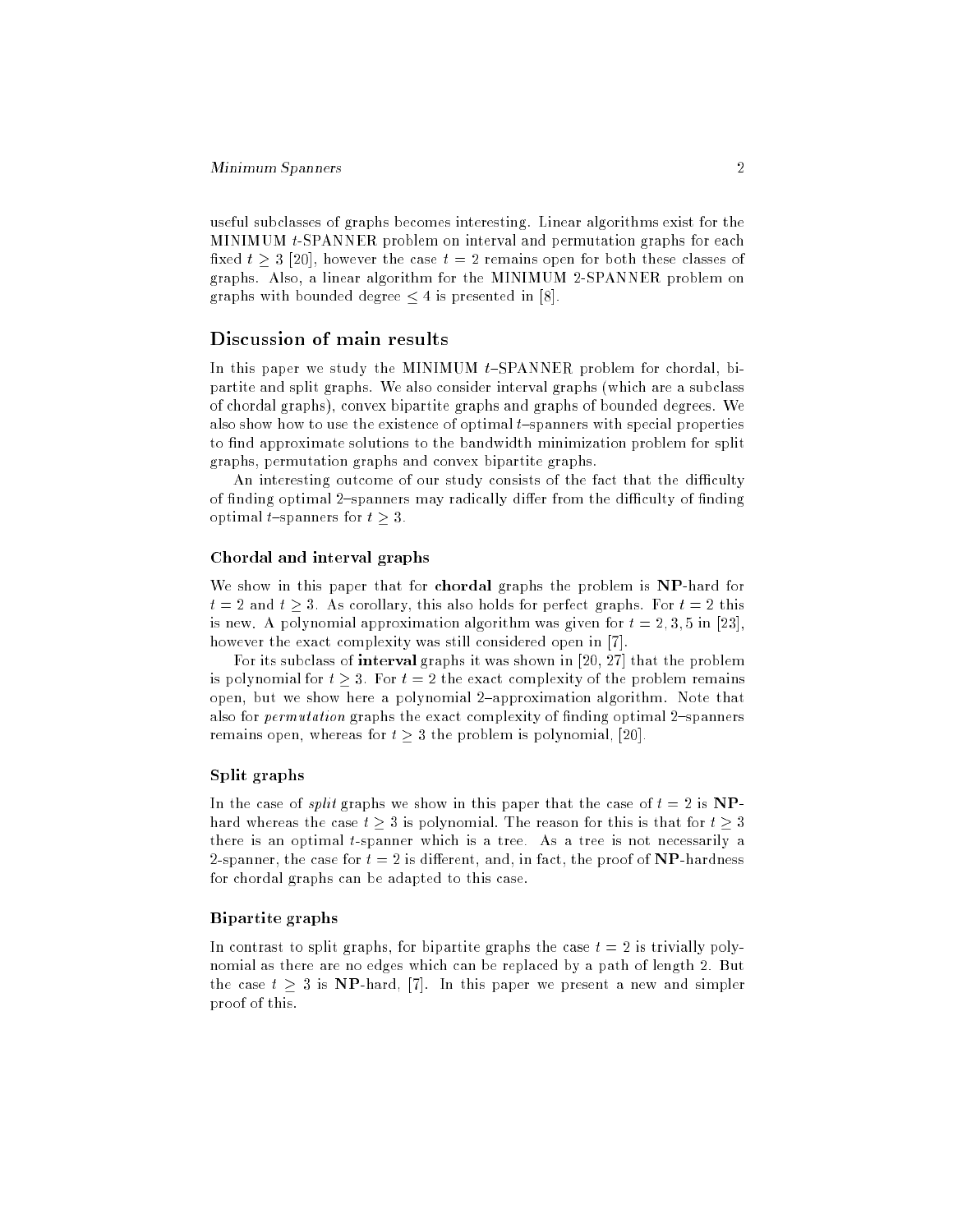We also look at a fairly large subclass of bipartite graphs, namely the *convex* bipartite graphs. Here we prove that finding optimal  $t$ -spanners is polynomial for every  $t > 2$ .

### Bounded degree graphs

Finally we look at graphs of bounded degree with bound k. In [9] it is shown that for  $k \geq 9$  finding optimal t-spanners is **NP**-hard for  $t \geq 2$ . Our techniques used for the case of chordal graphs can be used to simplify the proof of this result. In [9] it is also shown that for  $k \leq 4$  the 2-spanner problem is polynomial. For the remaining non-trivial combinations of t and  $k$  the exact complexity of the MINIMUM  $t$ -SPANNER problem still remains as open.

### Organization of the paper

In detail the paper is organized as follows. In section 2 we prove a useful lemma stating that a certain edge covering problem used in the sequel is NP-complete. In section 3 we discuss bipartite and convex bipartite graphs. In section 4 we deal with chordal graphs and split graphs. In section 5 we present approximation algorithms for interval graphs and in section 6 we discuss the applications to the bandwidth minimization problem. In section 7 we draw conclusions and present open problems.

#### Notation

The notations and definitions not stated explicitly may be found in [15]. We use  $u \sim v$  to mean that u is adjacent to v. The neighborhood of a vertex v in G is denoted by  $N_G(v)$ . When the graph being referred to is obvious, we just use  $N(v)$ . The degree of a vertex v in G is denoted by  $deg_G(v)$ . We denote by  $\delta(G)$  and  $\Delta(G)$  the minimum and maximum degree of a vertex in G.  $d_G(u, v)$ denotes the distance between vertices  $u, v$  in graph G.  $\gamma(G)$  denotes the size of a minimum vertex-cover of  $G, c_3(G)$  stands for the number of triangles (3-cliques) in G and  $\omega(G)$  stands for the size of a maximum clique in G.

### Acknowledgments

This paper reports results which were mostly obtained independently by G. Venkatesan, M.S. Madanlal and C. Pandu Rangan in India and U. Rotics and J.A. Makowsky in Israel. [27], which was accepted for publication first, contains the NP-completeness for chordal graphs (the result was however proved in a different manner) and the polynomial algorithm for interval graphs, which also appears in  $[20]$ .  $[27]$  was subsequently replaced by the current paper with five authors.

We would like to thank L. Cai for bringing to our mutual attention the work of the other team and also for providing us other valuable references. The Israeli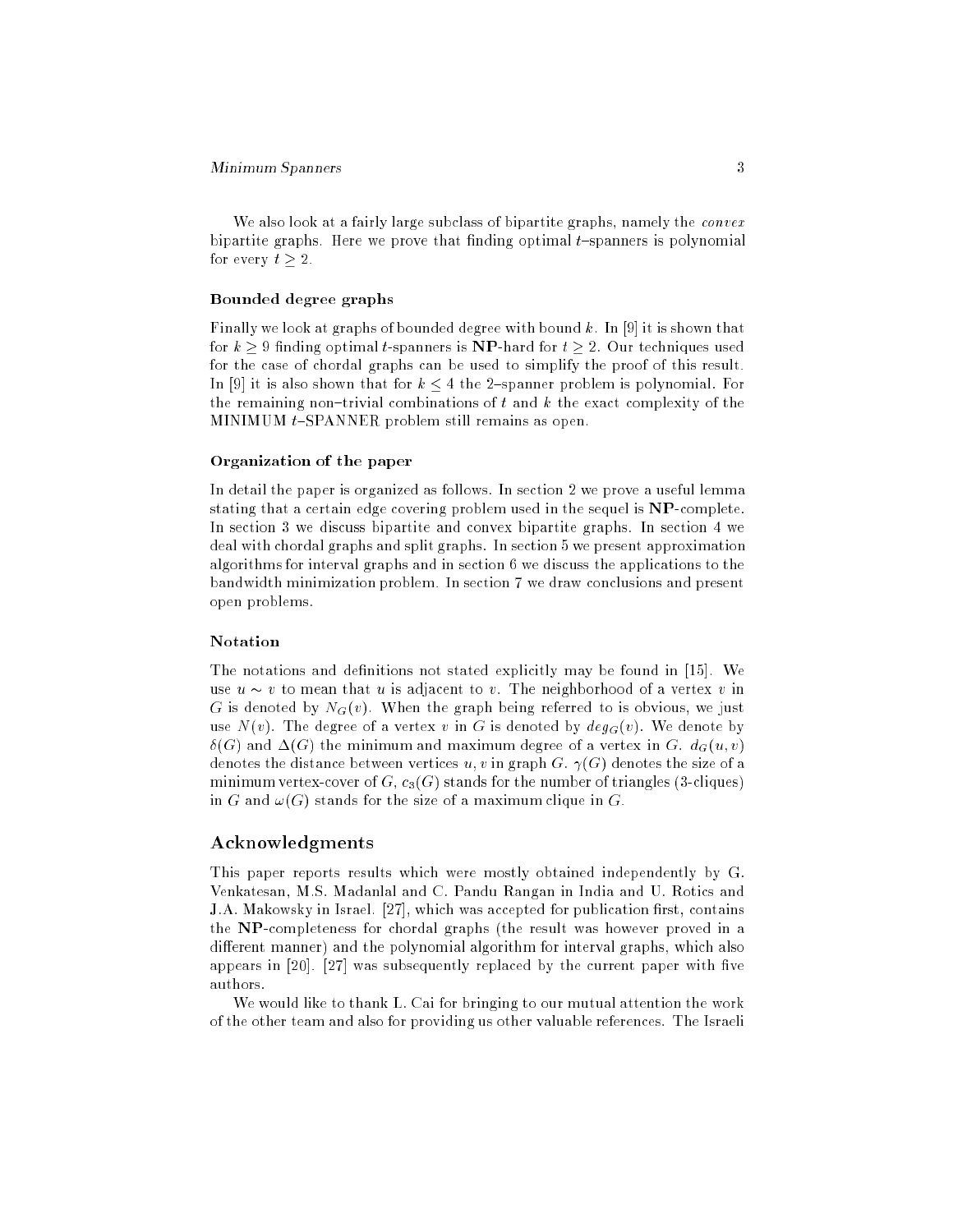team would like to thank also to B. Courcelle, D. Peleg, R. Shamir and K. Simon for pointing out important references and critical comments to [27].

#### $\overline{2}$ A useful NP-complete problem

In this section we prove the NP-hardness of a useful problem which we will use for reductions to prove NP-hardness later on. Define the  $2K_3$ -edge cover of a graph  $G$  to be a set of edges  $S$  of  $G$  such that every triangle in  $G$  has at least two edges from S. Also let  $t_2(G)$  denote the size of a minimum  $2K_3$ -edge cover of G.

### **Lemma 2.1** It is NP-hard to determine  $t_2(G)$  of a general graph G.

The above lemma can be proved through a reduction from the vertex-cover problem using some modifications in the idea used in [30] to prove the NPhardness of the following problem: Given a graph  $G = (V, E)$ , find a set P of minimum number of edges in  $E$  such that any triangle in  $G$  has at least one edge in  $P$ .

However we prove a stronger result constraining the input graph  $G$  is degreebounded. More precisely we prove:

**Lemma 2.2** It is NP-hard to determine  $t_2(G)$  even for a graph G with  $\Delta(G)$  = 9.

Proof : The reduction is from the vertex cover problem on cubic graphs [12]. Let  $H_1 = (V_1, E_1)$  be a cubic graph with  $V_1 = \{1, 2, ..., n\}, E_1 = \{e_i = (p_i, q_i)$ :  $1 \leq i \leq m$ .

Form a graph  $H_2 = (V_2, E_2)$  as follows: Initially take *n* independent edges  $f_i = (x_i, y_i)$ , for  $1 \leq i \leq n$  as part of  $H_2$  – these edges correspond to the vertices of  $H_1$ . Then for  $1 \leq j \leq m$ , corresponding to the edge  $e_j$  of  $H_1$ , add the following configuration shown in Figure 1 (called  $T_j$ ) between the edges  $f_{p_j}$ and  $f_{q_j}$  of  $H_2$ . Note that  $a_j, b_j, c_j$  and  $u_{jk}$  (for  $1 \leq k \leq 5$ ) are new vertices. Also  $|V_2| = 8m + 2n$ ,  $|E_2| = 19m + n$  and  $c_3(H_2) = 10m$ .

Clearly  $\Delta(H_2) \leq 10$ . Also if we ensure that, for each i,  $1 \leq i \leq n$ , if  ${e_i, e_i, e_i}$  are the three edges of  $H_1$  incident at vertex i, then  $x_i$  is adjacent to say  $c_{i_1}$  and  $c_{i_2}$  and  $y_i$  is adjacent to  $c_{i_3}$ . This will make sure that  $\Delta(H_2) = 9$ . Observe also that  $\omega(H_2) = 3$ .

Now consider the problem of finding a minimum  $2K_3$ -edge cover S of  $H_2$ ,  $|S| = t_2(H_2)$ . Clearly S may be chosen so that, for the configuration of Figure 1,  $P_j = \{(a_j, x_{p_j}), (c_j, y_{p_j}), (a_j, b_j), (c_j, x_{q_j}), (b_j, y_{q_j})\} \subset S$ . Now in S, at least three more edges are needed from  $T_j$  so that the triangles  $(a_j, b_j, c_j)$ , (aj ; xpj ; ypj ), (aj ; cj ; ypj ), (cj ; bj ; xqj ) and (bj ; xqj ; yqj ) have at least two edges in  $S$  and at least two of these edges which are used to *cover* the above five triangles must be from  $Q_j = \{(a_j, c_j), (c_j, b_j), (a_j, y_{p_j}), (b_j, x_{q_j})\}$ . Thus it is not difficult to see that the optimal way to choose S is that:  $P_j \subset S$ ,  $|Q_j \cap S| = 2$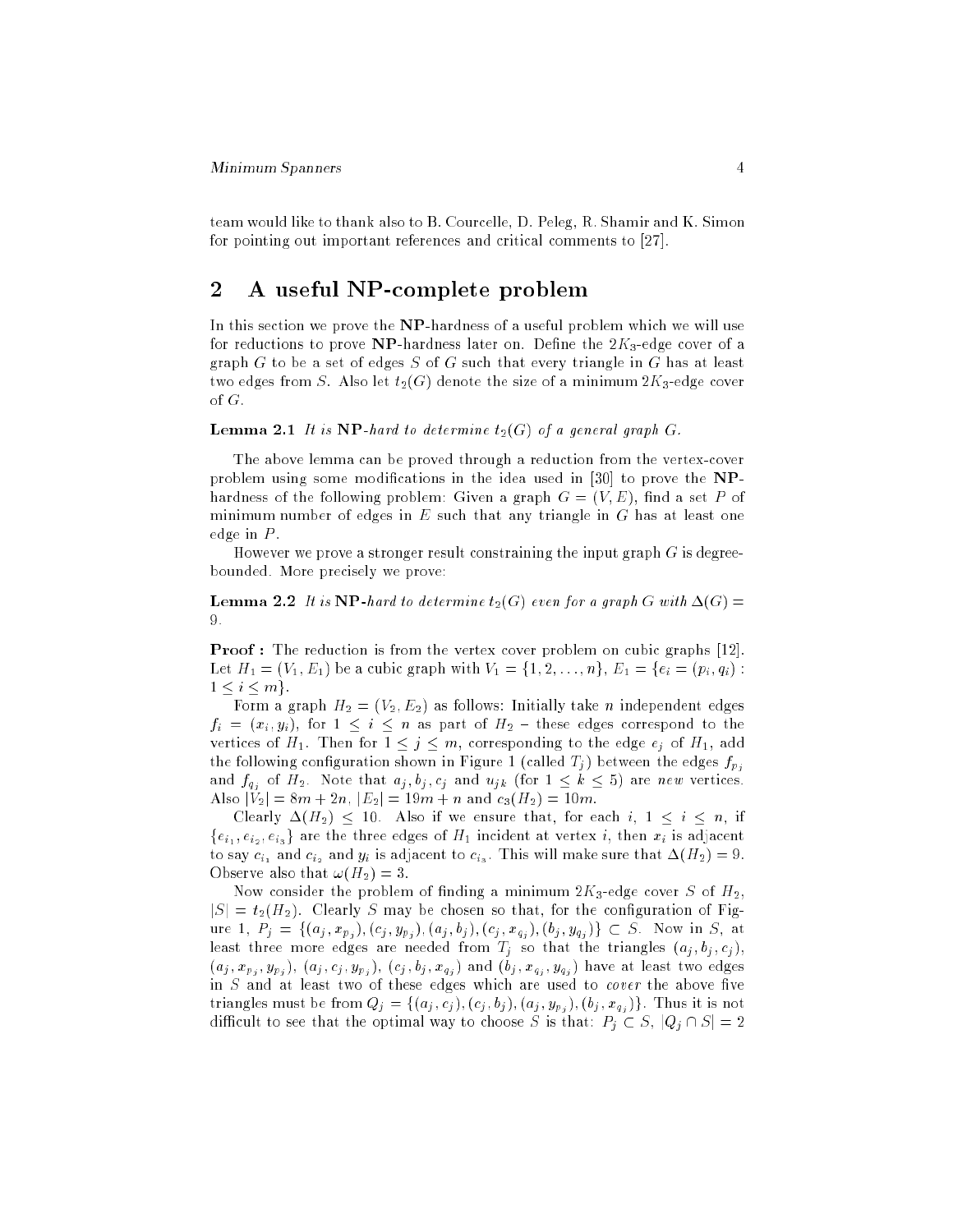

Figure 1: Configuration  $T_j$  for an edge  $(p_j, q_j)$ .

for 1  $j$   $j$   $j$   $j$  and  $k$  includes at least one of  $f$   $f$   $f$  and  $f$   $f$ it follows that:

$$
|S| = t_2(H_2) = 12m + \gamma(H_1)
$$

where  $\gamma(H_1)$  stands for the size of a minimum vertex cover of  $H_1$ .

The result now follows since  $H_2$  can be clearly constructed in polynomial time from  $H_1$ .  $\Box$ 

# 3 Minimum Spanners on Bipartite Graphs

In this section, we prove that the MINIMUM t-SPANNER problem, for  $t > 3$ is NP-hard on Bipartite graphs. Since a Bipartite graph G has no odd cycle, a subgraph H of G would be a 2k-spanner of G iff it is  $(2k - 1)$ -spanner of G. Hence if suffices to prove the result for odd  $t \geq 3$ . Also since the only 1-spanner and 2-spanner of a Bipartite graph  $G$  is  $G$  itself, the MINIMUM t-SPANNER problem for Bipartite Graphs is in P for  $t = 1, 2$ . We prove that for  $t = 3$ , this problem is NP-hard. Moreover, we solve this problem on Convex Bipartite Graphs, which is a broad subclass of Bipartite Graphs. Specically, we show that all Convex Bipartite Graphs have a tree 3-spanner, and such a spanner can be constructed in linear time.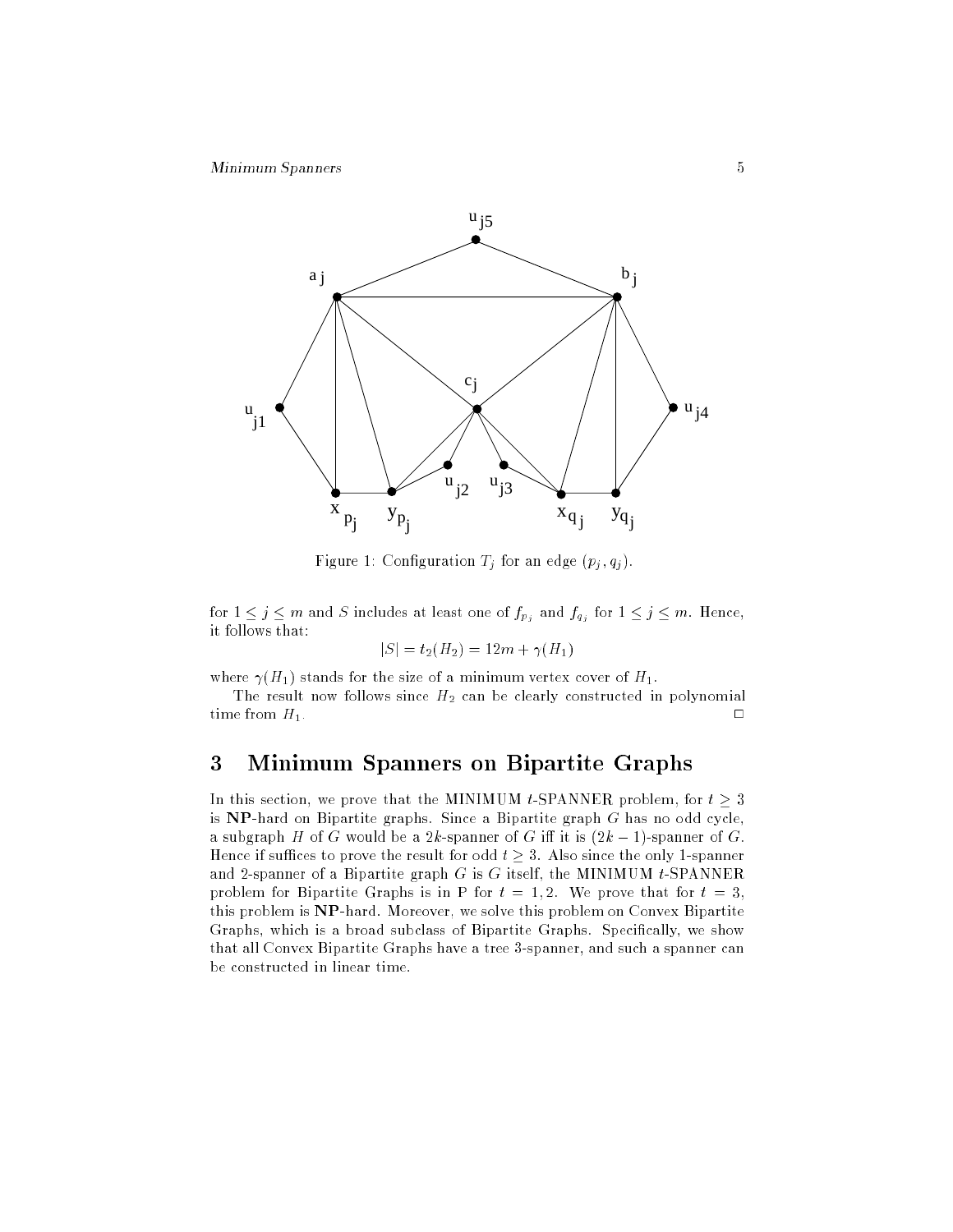#### $3.1$ 3.1 Minimum Spanners on Bipartite Graphs is NP-hard

Let us first define few terms.

**Definition 3.1** An edge  $e$  of  $G$  is a t-mandatory edge if the two ends of  $e$  are connected by a path  $Q$  of length  $t$  and all internal vertices of the path have degree 2. The path  $Q$  will be called a t-compelling path.

**Definition 3.2** An induced path  $P$  of a graph  $G$  is called a t-mandatory path if all its edges are  $t$ -mandatory edges in  $G$ .

We now observe the following lemma that allows us to *force* an edge in a  $t$ spanner of a graph  $G$ .

**Lemma 3.1** If S is a MINIMUM t-SPANNER of a graph  $G$ , then  $S$  may be modified without changing its cardinality so that it will include all the  $t$ mandatory edges and exactly  $t-1$  edges at each t-compelling path.

**Proof:** Follows immediately from the definition of a  $t$ -mandatory edge.  $\Box$ 

**Theorem 3.1** For any fixed  $t \geq 3$ , determination of  $s_t(G)$  is  $NP$ -hard even for a Bipartite graph G.

**Proof**: As mentioned earlier, it suffices to consider odd  $t > 3$ . The reduction is from the edge domination problem on Bipartite graphs [29]. Let  $H = (X, Y, E)$ be a Bipartite graph with  $X = \{x_1, x_2, ..., x_r\}, Y = \{y_1, y_2, ..., y_s\}$  and  $|E| = m$ . Let  $\gamma_e(H)$  denote the size of a minimum edge dominating set of  $H$   $(MED(H))$ .

Construct a graph  $G = (V, E)$  as follows: G will initially nave H as an induced subgraph. Add two vertices  $z_X, z_Y$ , and connect  $z_X$  ( $z_Y$ ) to all vertices in X (Y) by distinct t-mandatory paths of length  $(t-1)/2$  (by distinct we mean that the internal vertices of all such paths are distinct). Denote by  $P_i$  ( $Q_i$ ) the t-mandatory path between  $z_X$  and  $x_i$  ( $z_Y$  and  $y_i$ ). See Figure 2 that illustrates the above construction for  $t=3$ .

Since  $t$  is odd and  $H$  is Bipartite, it is easy to see that  $G$  has no odd cycles and is also therefore Bipartite. Also G has  $2 + (r + s)t(t - 1)/2$  vertices and  $(r + s)(t^2 - 1)/2 + m$  edges.

Let S be a minimum t-spanner of G. By lemma 3.1, we may assume that S is a minimum t-spanner of  $G$  that includes all the t-mandatory edges of  $G$  and exactly  $t-1$  edges from each t-compelling path of G. Hence S will have  $s_t(G)$ edges and  $E(P_i) \subseteq E(S)$ ,  $E(Q_i) \subseteq E(S)$  for  $1 \leq i \leq r, 1 \leq j \leq s$ . So any two  $x_i$ 's (or  $y_i$ 's) will certainly be connected by a path of length  $t-1$  in S and a necessary and sufficient condition to further ensure that  $S$  is a t-spanner is that  $E(S) \cap E$  is an edge dominating set of H. Thus we have:

$$
s_t(G) = \frac{(r+s)t(t-1)}{2} + \gamma_e(H)
$$

and the result follows since G can be constructed in polynomial time from H.  $\Box$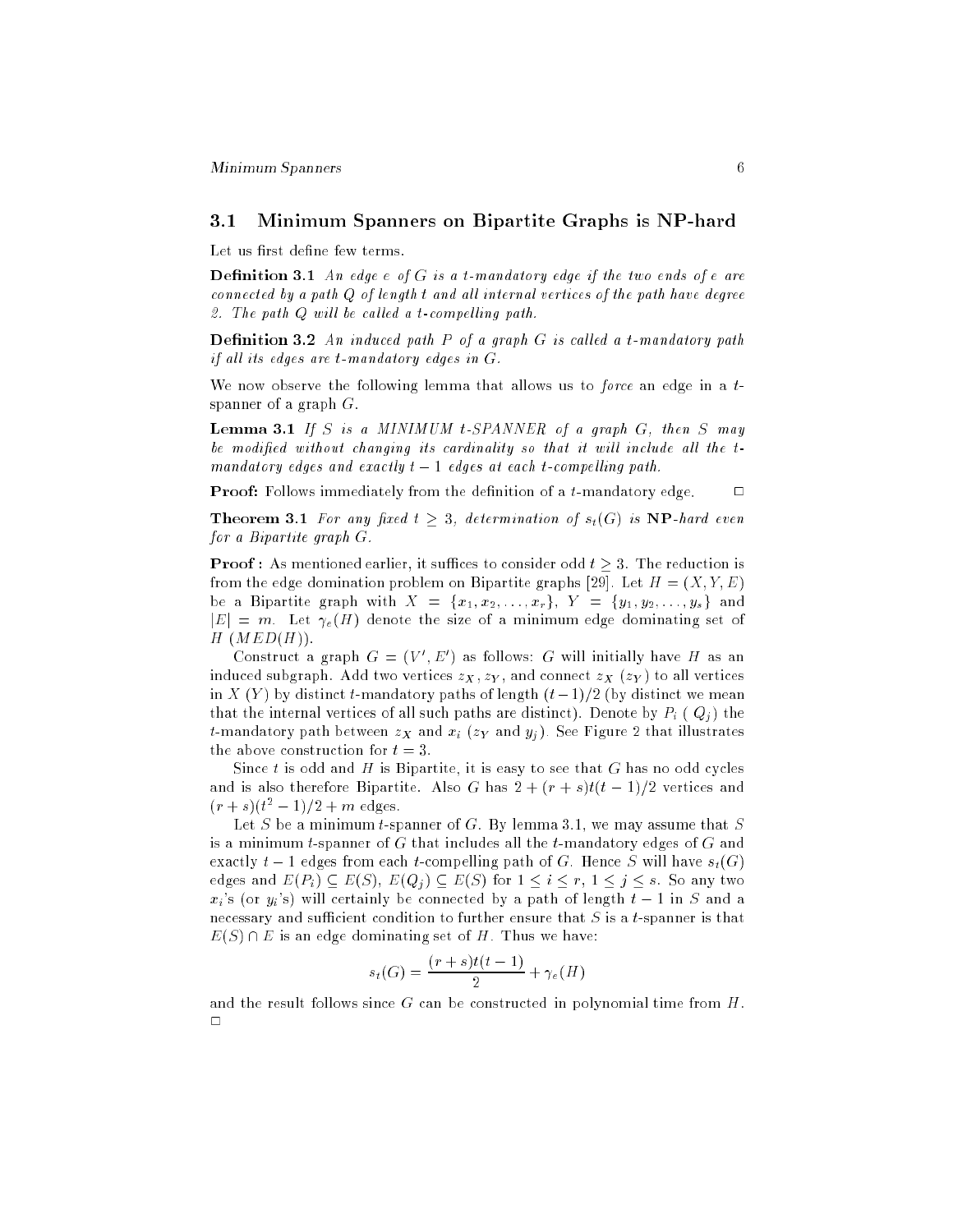

Figure 2: Construction of a Bipartite Graph.

# 3.2 Minimum Spanners on Convex Bipartite Graphs

As the MINIMUM t-SPANNER problem is NP-hard on Bipartite Graphs, the problem of determining the largest subclass of Bipartite Graphs, which admits a polynomial solution to MINIMUM t-SPANNER problem becomes interesting. We have solved this problem on Convex Bipartite Graphs. We show that all Convex Bipartite Graphs have a tree 3-spanner and such a tree can be constructed in linear time. So, in effect we have solved the MINIMUM  $t$ -SPANNER problem on Convex Bipartite Graphs (for  $t \geq 3$ ) in linear time.

A Bipartite graph  $G = (X, Y, E)$  is said to be convex if a linear ordering " $\leq$ " of the elements of Y can be found so that for any x in X and distinct  $y_1$ and  $y_2$  in Y, with  $y_1 \le y_2$ 

$$
x \sim y_1, x \sim y_2 \Rightarrow x \sim y, \ \forall y \in Y, y_1 \le y \le y_2
$$

In other words,  $G$  is convex iff elements of  $Y$  can be ordered such that for any  $x \in X$ , the set of vertices of Y adjacent to x forms an interval in this ordering.

Given the adjacency matrix A, of a Bipartite graph, it is convex if and only if A has consecutive 1's property. So, the recognition algorithm is straight forward and is linear [5]. From now on, we assume that the ordering of the vertices of Y is available. We also label the vertices of Y as  $y_1, y_2, \ldots, y_{n_Y}$ , where  $n_Y = |Y|$ , such that  $y_i < y_j$  iff  $i < j$ . Moreover, for every vertex  $x \in X$ , we assume that  $L(x)$ ,  $R(x)$  are available where  $L(x)$  is the least vertex in Y adjacent to x and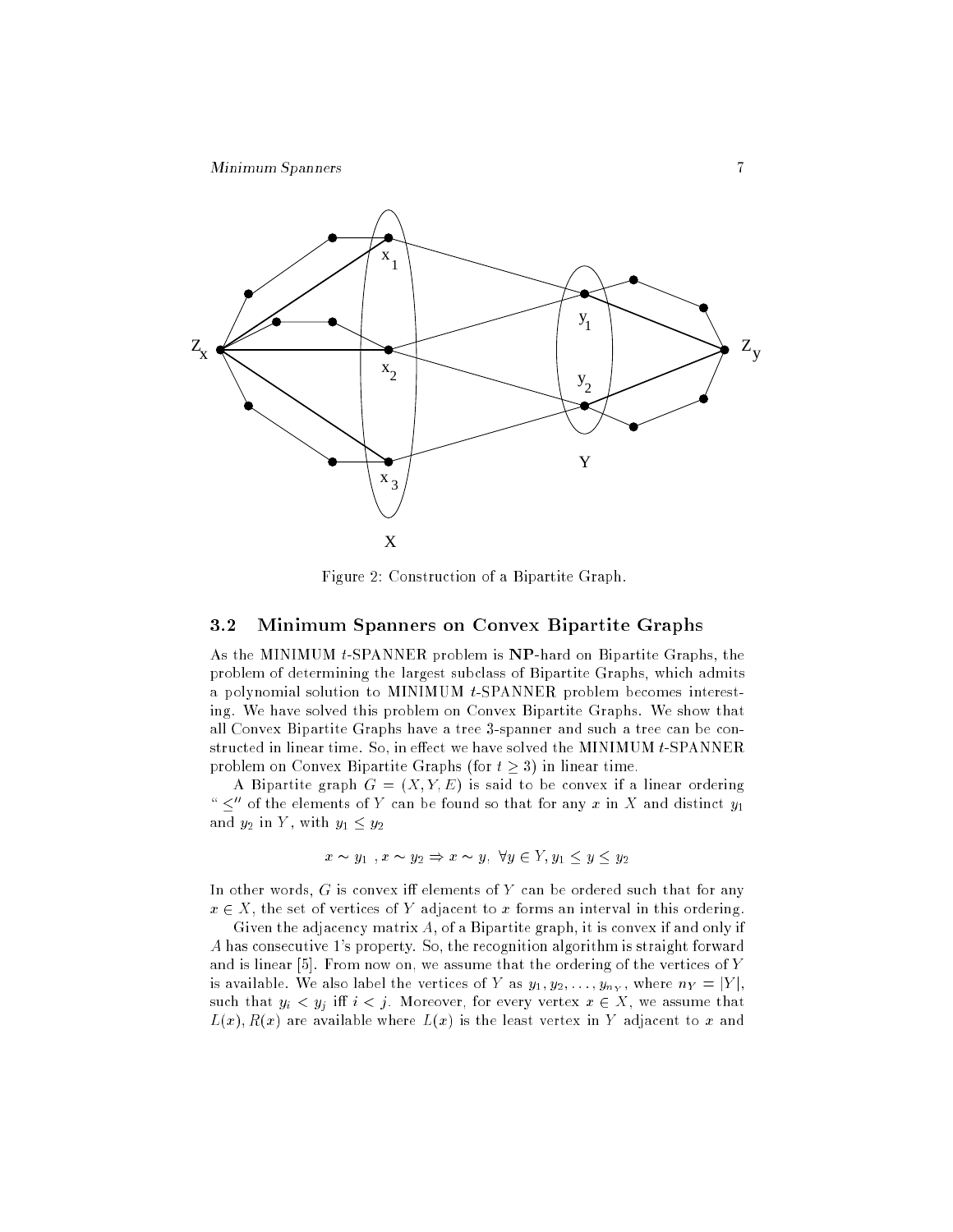#### Minimum Spanners 8

 $R(x)$  is the greatest vertex adjacent to x. Note that  $L(x)$ ,  $R(x)$  for all  $x \in X$ can be obtained from the adjacency list representation of the graph in linear time.

Now, given a *connected* Convex Bipartite graph  $G$ , we find a tree 3-spanner T. The basic idea is to define a sequence of vertices of Y,  $\alpha_1, \alpha_2, \ldots$ , such that there exists vertices  $d_1, d_2, \ldots$  in X such that  $d_i \sim \alpha_i$  and  $d_i \sim \alpha_{i+1}$  for all i. The vertices  $\alpha_i$  and  $d_i$  are defined recursively as follows:

#### Definition 3.3

 $\alpha_1 = y_1$ For  $i \geq 1$ 

$$
S_i = \{x | x \in N(\alpha_i) \text{ such that } R(x) \text{ is maximum} \}
$$
  

$$
d_i = Any arbitrary element of S_i
$$
  

$$
\alpha_{i+1} = R(d_i)
$$

Note that  $\alpha_{i+1}$  is the largest vertex that can be reached from  $\alpha_i$  by a path of length two. It is easy to see that if  $G$  is connected, then there is a  $k$  such that  $\alpha_k = y_{n_Y}$ . Before we proceed with the construction of the tree, we define an imaginary vertex  $\alpha_0$  which is less than  $\alpha_1 = y_1$ . This is just for mathematical strictness in our proofs.

**Lemma 3.2** For all  $v \in X$ , there exists an  $i \geq 0$  such that

 $[L(v), R(v)] \subset (\alpha_i, \alpha_{i+2}]$ 

**Proof:** Suppose  $L(v) \in (\alpha_i, \alpha_{i+1}]$  for an  $i \geq 0$ . If  $R(v) < \alpha_{i+1}$ , then we have nothing to prove. Suppose  $R(v) \geq \alpha_{i+1}$ , then by convex Bipartite ordering  $v \sim \alpha_{i+1}$ . By definition of  $\alpha_{i+2}$ ,  $R(v) \leq R(d_{i+1}) = \alpha_{i+2}$ . Hence the lemma.  $\Box$ 

This lemma shows that for any  $v \in X$ , the neighbors of v are restricted to span at most two consecutive intervals of the  $\alpha$  sequence. This property is sufficient to construct a tree 3-spanner.

Let  $y_1 = \alpha_1, \alpha_2, \ldots, \alpha_k = y_{n_k}$  be the  $\alpha$  sequence for a Convex Bipartite graph  $G$ . We construct a tree  $T$  as follows.

Algorithm Convex-Bip-Spanner

- 1.  $T := \phi$ ;
- 2. For  $i = 1$  to  $k 1$  do
	- $A = \begin{bmatrix} 1 & 0 & 0 \\ 0 & 1 & 0 \\ 0 & 0 & 0 \end{bmatrix}$ ;  $A = \begin{bmatrix} 1 & 0 & 0 \\ 0 & 1 & 0 \\ 0 & 0 & 0 \end{bmatrix}$ ;  $A = \begin{bmatrix} 1 & 0 & 0 \\ 0 & 1 & 0 \\ 0 & 0 & 0 \end{bmatrix}$

3. For  $i=1$  to  $k$  do

Add each entry  $\{x_i\}$  ,  $i: i \in \mathbb{N}$  ,  $i: i \in \mathbb{N}$  ,  $i: i \in \mathbb{N}$  ,  $i: i \in \mathbb{N}$  is a set of  $i$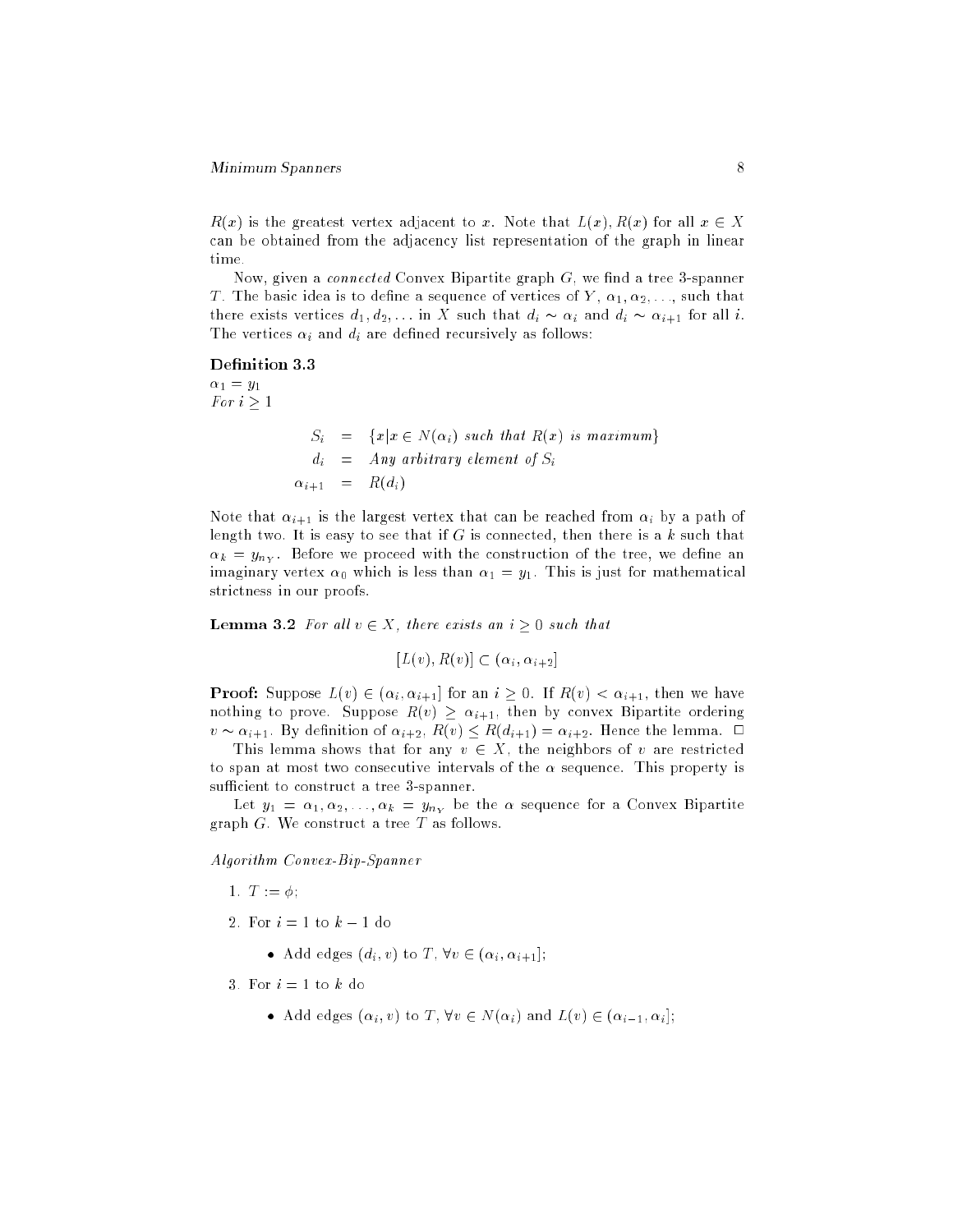4. If there is a vertex  $v \in X$  such that no edge adjacent to v is added in Steps 1,2 then add  $(v, L(v))$  to T;

end.

**Theorem 3.2** All Convex Bipartite Graphs are tree 3-spanner admissible and given such a graph, its tree 3-spanner can be constructed in linear time.

**Proof:** The tree T constructed by *Convex-Bip-Spanner* is obviously a spanning tree, as each edge added includes a new vertex to the graph. The proof proceeds by showing that for all  $v \in X$  and for all edges  $(v, u)$ ,  $d_T(u, v) = 1$  or 3.

Let v be any vertex in X. Let  $L(v) \in (\alpha_i, \alpha_{i+1}]$ . By Lemma 3.2,  $R(v) \leq$  $\alpha_{i+2}$ . Obviously, if  $v = d_{i+1}$  then  $d(v, u) = 1$  or 3,  $\forall u \sim v$ . Otherwise, consider the following cases:

**Case 1:** Suppose  $R(v) > \alpha_{i+1}$ .

Then by convex Bipartite ordering  $v \in N(\alpha_{i+1})$ . As  $L(v) \in (\alpha_i, \alpha_{i+1}]$ , the edge  $(\alpha_{i+1}, v)$  is added to T in Step 3 of the algorithm. Take any edge  $(v, u)$ .

If  $u \in [L(v), \alpha_{i+1}),$  then  $v, \alpha_{i+1}, d_i, u$  is a path of length three in T. So,  $d_T(v, u) = 3.$ 

If  $u = \alpha_{i+1}$ , then obviously  $d_T (v, u) = 1$ .

If  $u \in (\alpha_{i+1}, R(v))$ , then  $v, \alpha_{i+1}, d_{i+1}, u$  is a path of length three in T. So,  $d_T(v, u) = 3.$ 

**Case 2:** Suppose  $R(v) < \alpha_{i+1}$ .

ie.  $[L(v), R(v)] \subset (\alpha_i, \alpha_{i+1})$ . So v is not spanned after Steps 1,2, and  $(v, L(v))$ is added in Step 3. For any  $u \sim v$  and  $u \neq L(v)$ ,  $u, d_i, L(v)$ , v is a path of length three in  $T$ .

Thus we have exhausted all possible cases and so  $T$  constructed by  $Algorithm$ Convex-Bip-Spanner is indeed a tree 3-spanner. The complexity of this algorithm is linear if we have the adjacency list representation of the Convex Bipartite graph. <sup>2</sup>  $\Box$ 

We now state the following result that completely settles the complexity status of the MINIMUM t-SPANNER problem on Convex Bipartite graphs:

Theorem 3.3 The MINIMUM t-SPANNER is solvable in linear time on convex Bipartite graphs for all values of  $t \geq 1$ .

Proof: Let G be a convex Bipartite graph. Since G has no odd cycles, the only t-spanner of G for  $t = 1, 2$  is G itself. Also for  $t \geq 3$ , a tree 3-spanner that can be obtained in linear time by Theorem 3.2 will serve as a MINIMUM  $t$ -SPANNER of  $G$ . The result now follows.  $\Box$ 

# 4 Minimum Spanners on Chordal Graphs

We now obtain NP-completeness results on Chordal graphs. However, here we cannot force the choice of an edge in a t-spanner by simply adding a path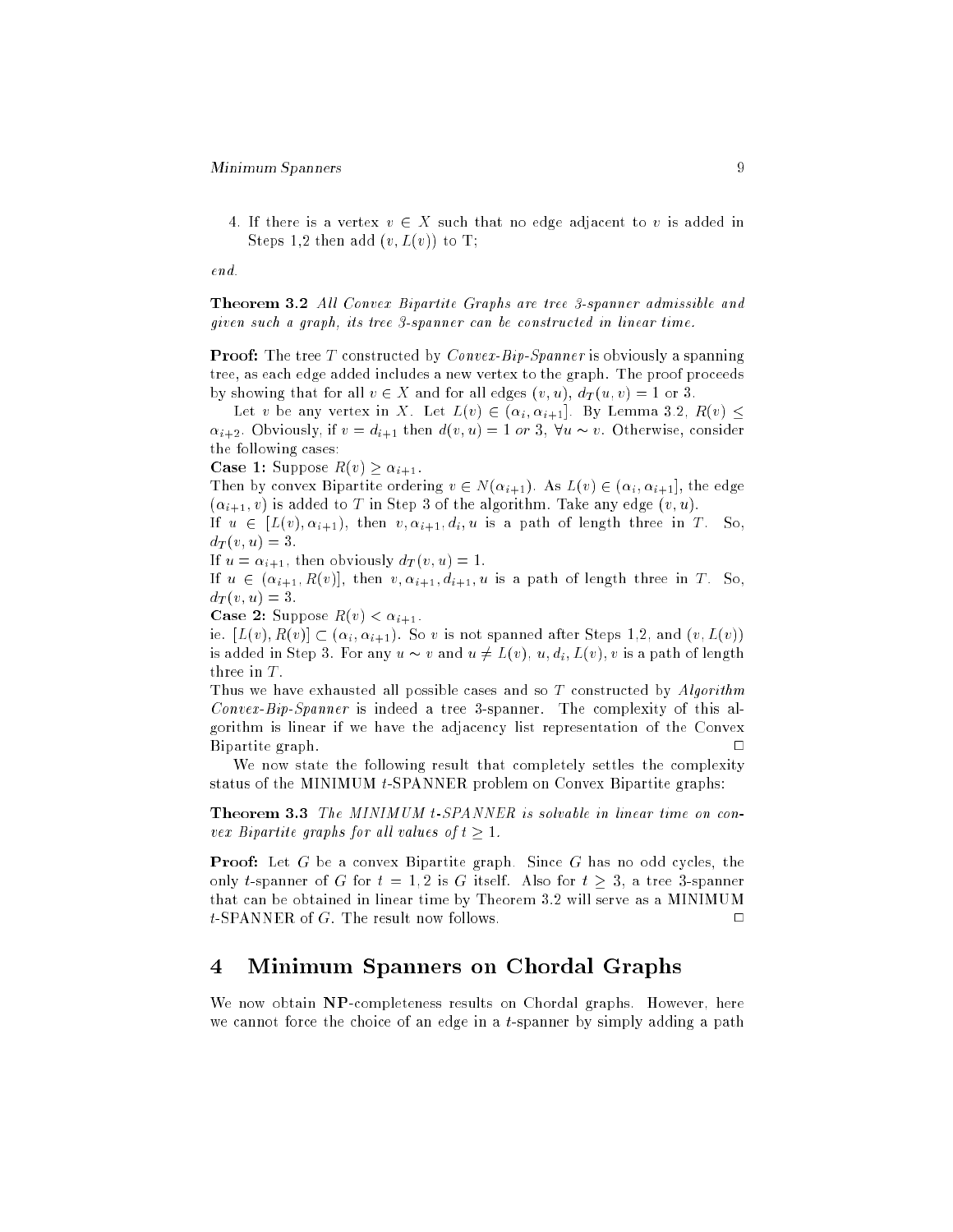

Figure 3: Construction of  $H_i$  and  $F_i$ .

of length  $t$  between its two ends as then we would have an induced cycle - a forbidden subgraph of Chordal graphs.

# 4.1 A useful sequence of graphs

We now define two sequences of graphs:  $H_2, H_3, \cdots$  and  $F_2, F_3, \cdots$  which will be used in the reductions employed in the NP-completeness proofs of this section.

Let  $H_2$  be  $K_4$ , (the complete graph on 4 vertices), with a triangle  $(v_1, v_2, v_3)$ designated as the bond triangle and let the other three edges  $(c, v_i)$ ,  $1 \le i \le 3$ be called *outer* edges. Let  $F_2$  be  $K_3$ , (the complete graph on 3 vertices), with an edge  $(v_1, v_2)$  designated as the *bond edge* and the other two edges  $(c, v_1)$  and  $(c, v_2)$  be the *outer* edges.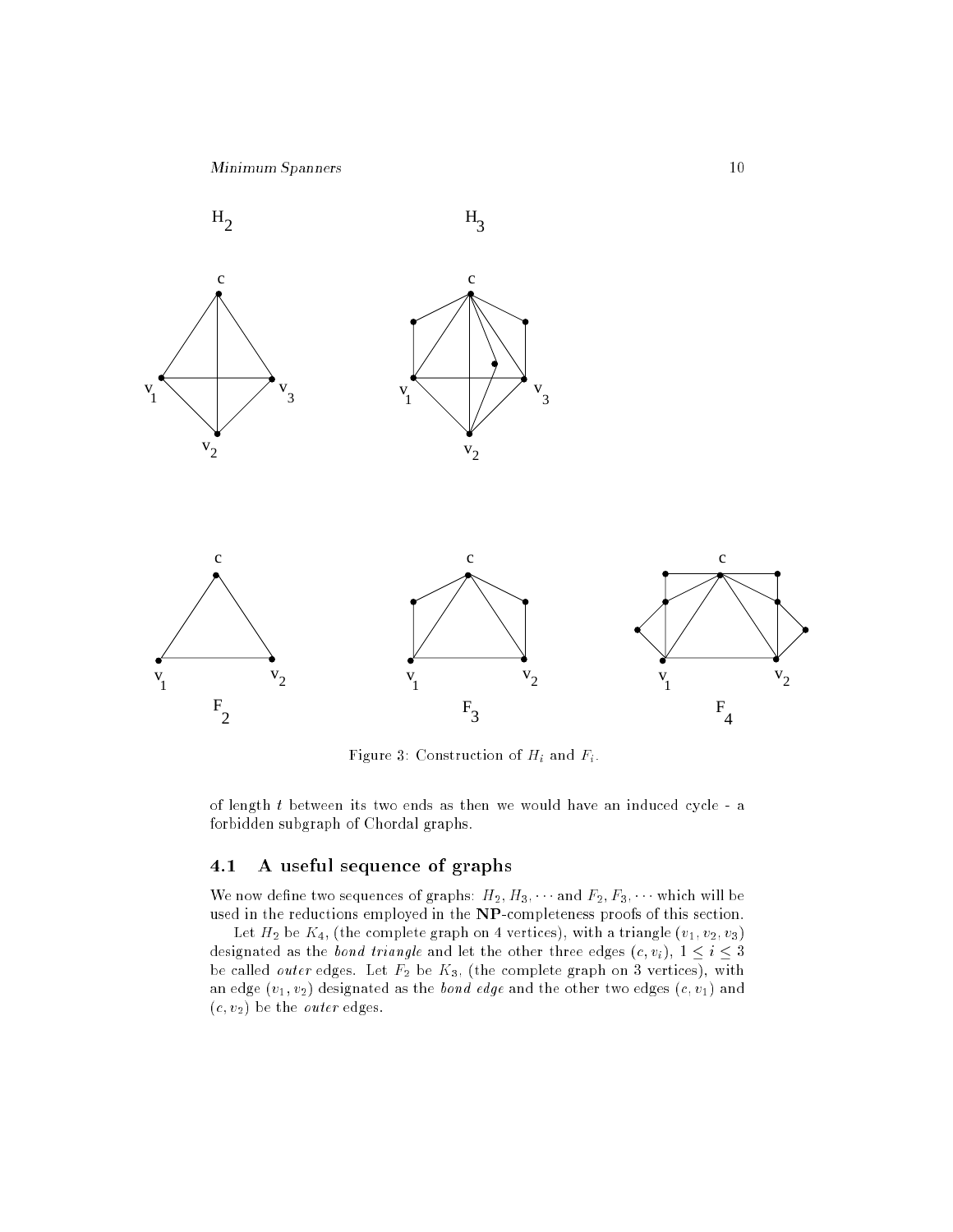Continue the sequence as follows:

Form  $H_{n+1}$  from  $H_n$  by bonding a new  $K_3$  at each outer edge. The bond triangle of  $H_{n+1}$  is the same as that of  $H_n$  and the *outer* edges of  $H_{n+1}$  are the edges that are newly introduced while bonding the triangles. The newly introduced vertices become the outer vertices of  $H_{n+1}$ .

 $F_{n+1}$  is obtained from  $F_n$  in a similar way by bonding a new  $K_3$  at each outer edge (here bond edges remain the same). See Figure 3 for an illustration of this procedure.

We observe the following:

**Fact 1** For  $n > 2$ ,  $H_n$  has  $3.2^n - + 1$  vertices and  $3.2^n -$  eages of which  $3.2^n$ are outer eages. Moreover,  $H_n$  has 3.2  $\degree$  outer vertices for  $n > 3$ .

**Fact** 2 for  $n > 2$ ,  $r_n$  has  $2^n - + 1$  vertices and  $2^n - 1$  eages of which  $2^n - 1$ outer eages. Moreover  $F_n$  has  $2^n$  = outer vertices for  $n \geq 3$ .

For  $t > 2$ , denote by  $B_e(H_t)$   $(B_u(H_t))$  the edges (vertices) of the bond triangle of  $H_t$ . Similarly  $B_e(F_t)$  and  $B_v(F_t)$  are defined (with bond triangle replaced by bond edge)

**Lemma 4.1** Let  $G = (V, E)$  be a graph and let  $H = (V, E)$  be obtained by identifying the bond edge of a new copy of  $F_t$  (t  $\geq 2$ ) with an edge  $e \in E$ . Let S be a subgraph of H with minimum number of edges such that  $d_S(x, y) \leq td_H(x, y)$ ,  $\forall x, y \in V(F_t)$ . Then:

- 1.  $\supset$  nas  $2^*$  = eages.
- 2. S has at least  $2^{t-1} 1$  edges from  $E(F_t) \{e\}.$
- 3. S may be chosen so that  $e \in E(S)$ .

**Proof**: Proof proceeds by induction on t. All the three statements are clearly true for  $t = 2$ . For  $t > 2$ , S must have at least one edge incident with each outer vertex of  $F_t$  and so S must contain at least  $Z^*$  = outer edges of the bonded  $F_t$ . Also if  $S$  contains both the edges incident at an outer vertex  $u$  of the bonded  $F_t$ , then one of the edges may be replaced by the third edge (not outer w.r.t  $F_t$ ) of the unique triangle in  $F_t$  containing u. Thus any such S may be chosen to include a set  $Q$  of exactly  $2^+$  2 outer edges of  $r_t$ .

If  $O(F_t)$  denotes the set of outer vertices of  $F_t$ , then by our construction of  ${F_t}_{t\geq 2}$ ,  $F_t - O(F_t) \cong F_{t-1}$ . Hence it is easy to see that S will satisfy the conditions of the lemma iff  $S - O(F_t)$  satisfies the conditions of the lemma with t replaced by  $t - 1$  everywhere in the lemma.

Hence  $|E(S)| = 2t + |E(S - O(F_t))| = 2t + 2(t+1)$  = 2t1 by the induction hypothesis proving 1. Also by the induction hypothesis,  $S - O(F_t)$ must contain at least  $2^{t-2} - 1$  edges from  $E(F_{t-1}) - e$  and hence

$$
|E(S) \cap (E(F_t) - e)| = 2^{t-2} + |E(S - O(F_t)) \cap (E(F_t) - e)| \ge 2^{t-2} + (2^{t-2} - 1) = 2^{t-1} - 1
$$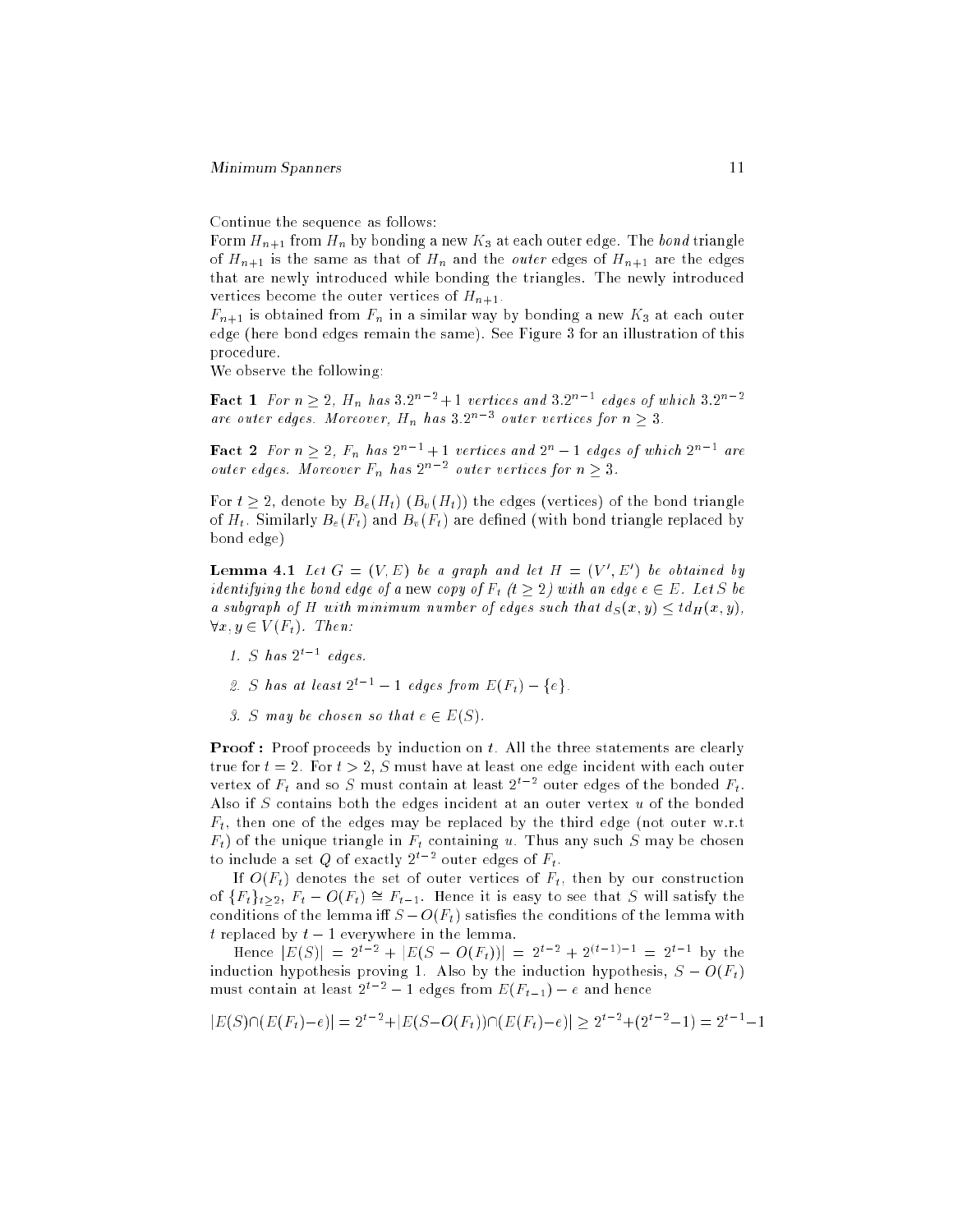

Figure 4: Spanner for  $t = 4$ .

proving 2. Part 3 follows from the fact that by induction hypothesis  $S - O(F_t)$ may be chosen so that  $e \in S - O(F_t)$ . Note that part 3 implies that bonding of  $F_t$  at an edge e serves the purpose of forcing the edge in a t-spanner of the  $\mathcal{A}$  and  $\mathcal{A}$  are  $\mathcal{A}$ .

**Lemma 4.2** Let  $G = (V, E)$  be a graph and let  $H = (V, E)$  be obtained by identifying the bond triangle of a new copy of  $H_t$  (t  $\geq 2$ ) with a triangle T of G. Let S be a subgraph of H with minimum number of edges such that  $d_S(x, y) \leq t d_H(x, y)$ ,  $\forall x, y \in V(H_t)$ . Then:

- 1. S has at least  $3 \times 2^+ = 2$  eages from  $E(H_t) = B_e(H_t)$ .
- 2. S has 3 2t2 edges.
- 3.  $S$  may be chosen so that it includes two edges of the triangle  $T$ .

Proof : The proof proceeds along the same lines as that of Lemma 4.1. See Figure 4 for an illustration for the case  $t = 4$  (edges present in S are marked bold). Note that this "bonding" has the effect of  $forcing$  the choice of at least two edges of  $T$  in a minimum spanner.

## 4.2 NP-completeness on Chordal Graphs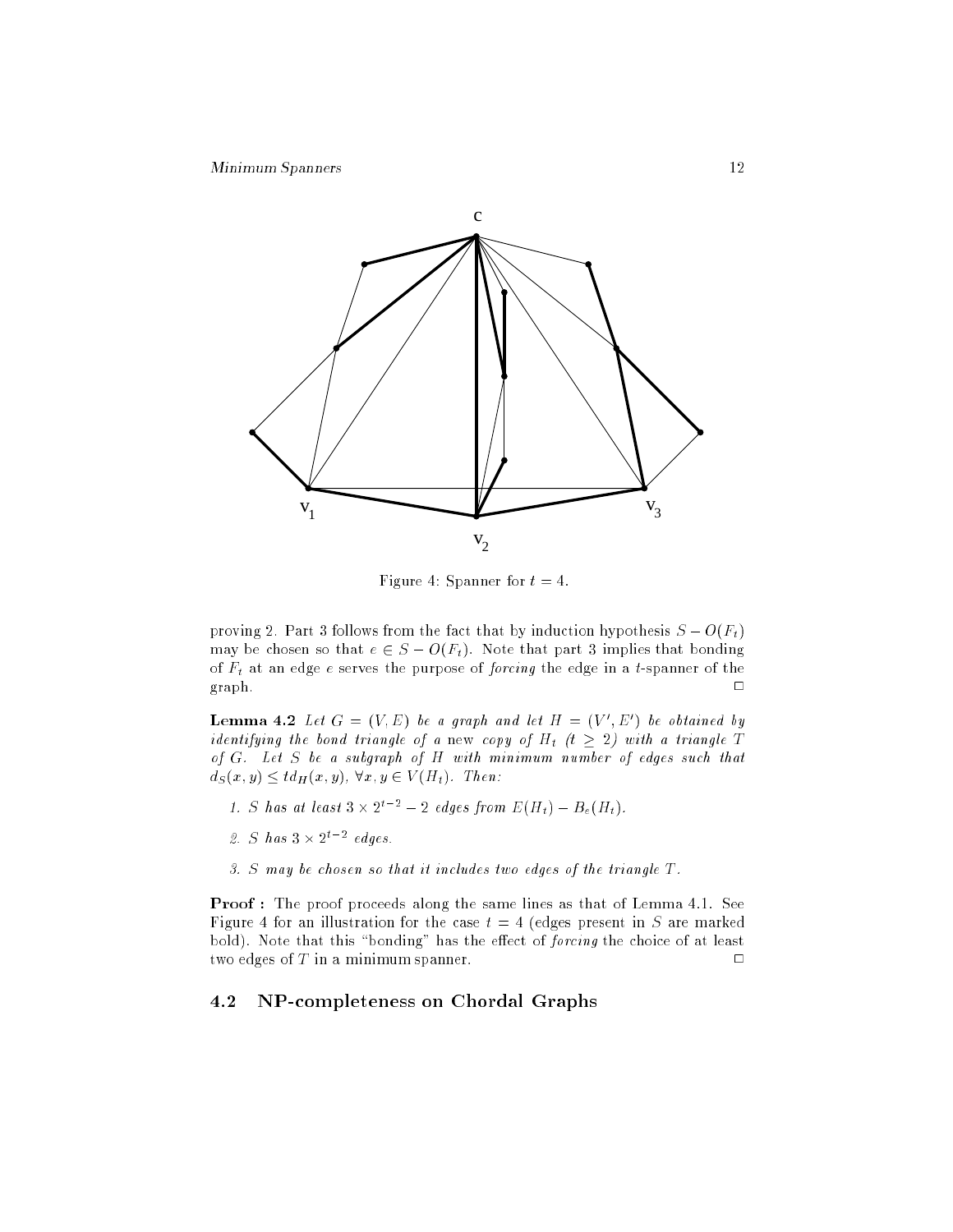

Figure 5: The Graph G for the case  $t = 2$ .

Theorem 4.1 The MINIMUM t-SPANNER problem is NP-hard on Chordal graphs for all fixed  $t \geq 2$ .

Proof : The reduction is from the problem of determining the size of a minimum  $2K_3$ -edge cover( $t_2(H)$ ) of a general graph H, proved NP-hard in Lemma 2.2.

Let  $H = (V, E)$  where  $V = \{v_1, v_2, \ldots, v_n\}$ . Form a graph G as follows: Initially take a  $K_{n+1}$  containing vertices  $\{z, u_1, u_2, \ldots, u_n\}$  where z is a special vertex and  $u_i$  corresponds to  $v_i$  for  $1 \le i \le n$ . For each edge  $e_i = (z, u_i)$ ,  $1 \leq i \leq n$ , bond a new copy of  $F_t$  (using its bond edge) at  $e_i$ . Finally, for each triangle  $(v_{i_1}, v_{i_2}, v_{i_3})$  in H, bond a new copy of  $H_t$  (using its bond triangle) at the triangle  $(u_{i_1}, u_{i_2}, u_{i_3})$ . The resulting graph is our desired G. See Figure 5

for an illustration of this construction for the case  $t = 2$ . Since  $F_t$  and  $H_t$  are Chordal (by our construction) and all bonding operations are at either 2-cliques or 3-cliques it is straightforward to see that G is Chordal.

Let S be a minimum t-spanner of G. By Lemmas 4.1 and 4.2, it follows that S may be chosen to include each edge  $(z, u_i)$  for  $1 \le i \le n$  (thus providing a path of length two between  $u_i$  and  $u_j$  for  $1 \leq i < j \leq n$ ) and at least two edges from each triangle  $(u_i, u_j, u_k)$   $(1 \leq i < j < k \leq n)$  in G whenever  $(v_i, v_j, v_k)$ induces a  $K_3$  in H. Since S is a minimum t-spanner of  $G$ , it will include exactly  $t_2(H)$  edges of the form  $(u_p, u_q)$   $(1 \leq p < q \leq n)$  and using Lemmas 4.1 and 4.2 it follows that:

 $s_t(G) = |E(S)| = (2 \cdot 1 - 1)n + (3 \times 2 \cdot 1 - 2)c_3(H) + n + t_2(H)$ 

where  $c_3(H)$  denotes the number of triangles in H.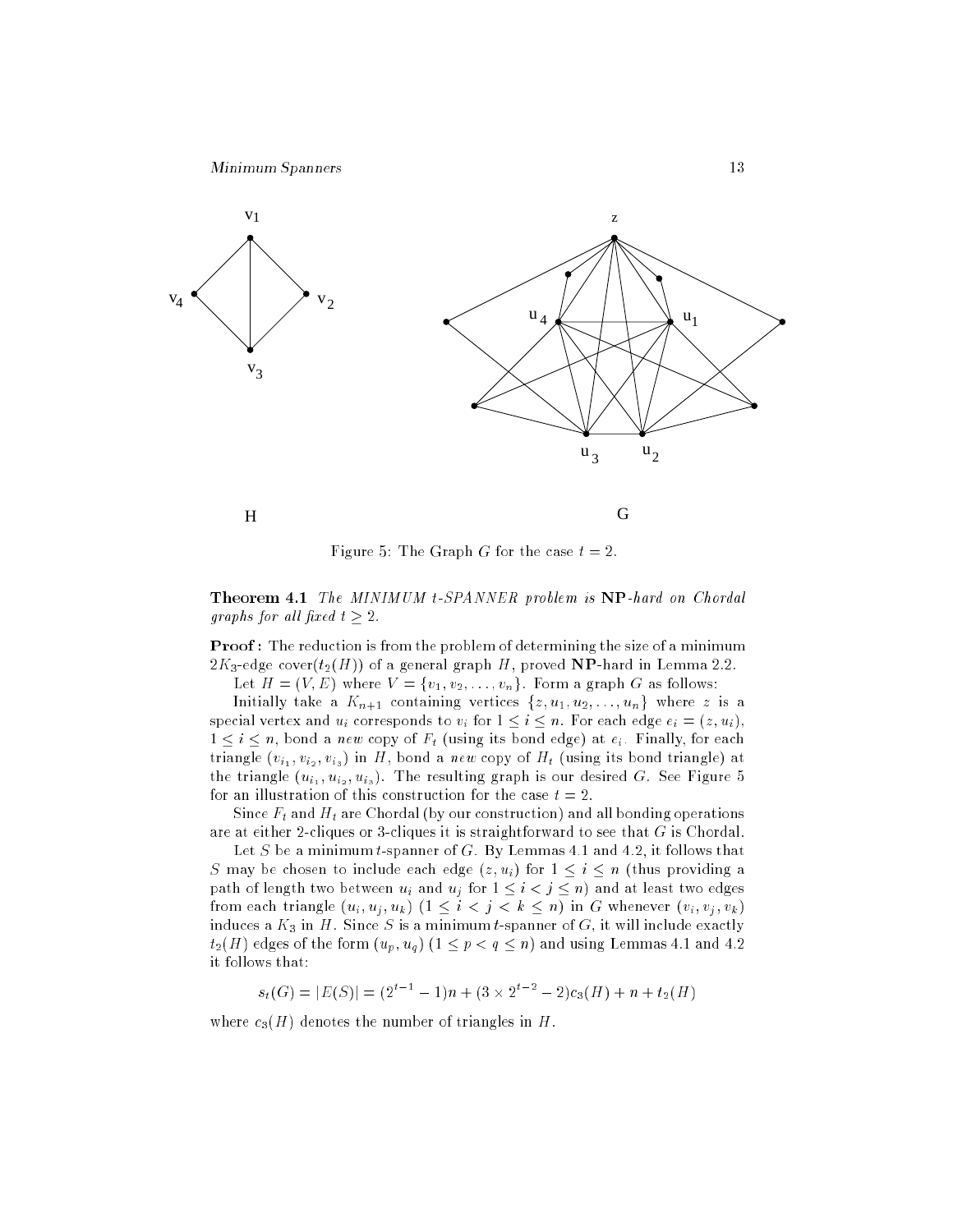Clearly  $G$  can be constructed in polynomial time from  $H$  for fixed  $t$  and hence the theorem is proved.  $\Box$ 

Corollary 1 The MINIMUM 2-SPANNER problem is NP-hard even when restricted to Split graphs.

**Proof**: Follows from the fact that the graph G constructed in the proof of Theorem 4.1 will be a Split graph if  $t = 2$ .  $\Box$ 

Lemma 4.3 The MINIMUM t-SPANNER problem can be solved in linear time on Split graphs for  $t \geq 3$ .

**Proof**: Let  $G = (V, E)$  be a connected Split graph, with a partition  $V = S \cup K$ where  $S = \{x_1, x_2, \ldots, x_p\}$  is an independent set and  $K = \{y_1, y_2, \ldots, y_q\}$  is a clique. Since G is connected, for  $1 \leq i \leq p$ ,  $\exists f_i$  such that  $(x_i, y_{f_i}) \in E$ . Construct a tree  $I = (V, E)$  with  $E = \{(y_1, y_i) : 2 \leq i \leq q\} \cup \{(x_i, y_{f_i}) : i \in I\}$  $1 \leq i \leq p$ . It is easy to verify that T is a tree-3-spanner of G and can be constructed in linear time. Clearly therefore,  $T$  is a minimum t-spanner of  $G$ for all  $t > 3$  and the result follows.  $\Box$ 

Combining the results of Theorem 4.1, corollary 1 and Lemma 4.3, we now state the following corollaries which completely settle the complexity status of the MINIMUM t-SPANNER problem on Split and Chordal graphs.

Corollary 2 The MINIMUM t-SPANNER problem on Split graphs is NP-hard if  $t = 2$  and is in P otherwise.

Corollary 3 The MINIMUM t-SPANNER problem on Chordal graphs is in P for  $t = 1$  and is  $\bf NP$ -hard for all integers  $t > 1$ .

As every chordal graph is perfect we get

Corollary 4 The MINIMUM t-SPANNER problem on perfect graphs is NPhard for all integers  $t \geq 2$ .

For  $t > 3$  this also follows from the NP-hardness of the MINIMUM t-SPANNER problem for bipartite graphs, [7], cf. also theorem 3.1. For  $t = 2$  the result of the corollary is new.

Remark: Using a similar approach and by bonding "suitable" graphs at each triangle of the graph  $H_2$  constructed in the reduction of lemma 2.2, one can prove in a much simpler way than that given in  $[8]$  that MINIMUM t-SPANNER is **NP**-hard on degree-bounded graphs for each fixed  $t \geq 2$ .

# 5 Minimum 2-spanner on Interval Graphs

All connected interval graphs admit a tree 3-spanner that can be computed in linear time [20, 27], hence it follows that the minimum t-spanner of an interval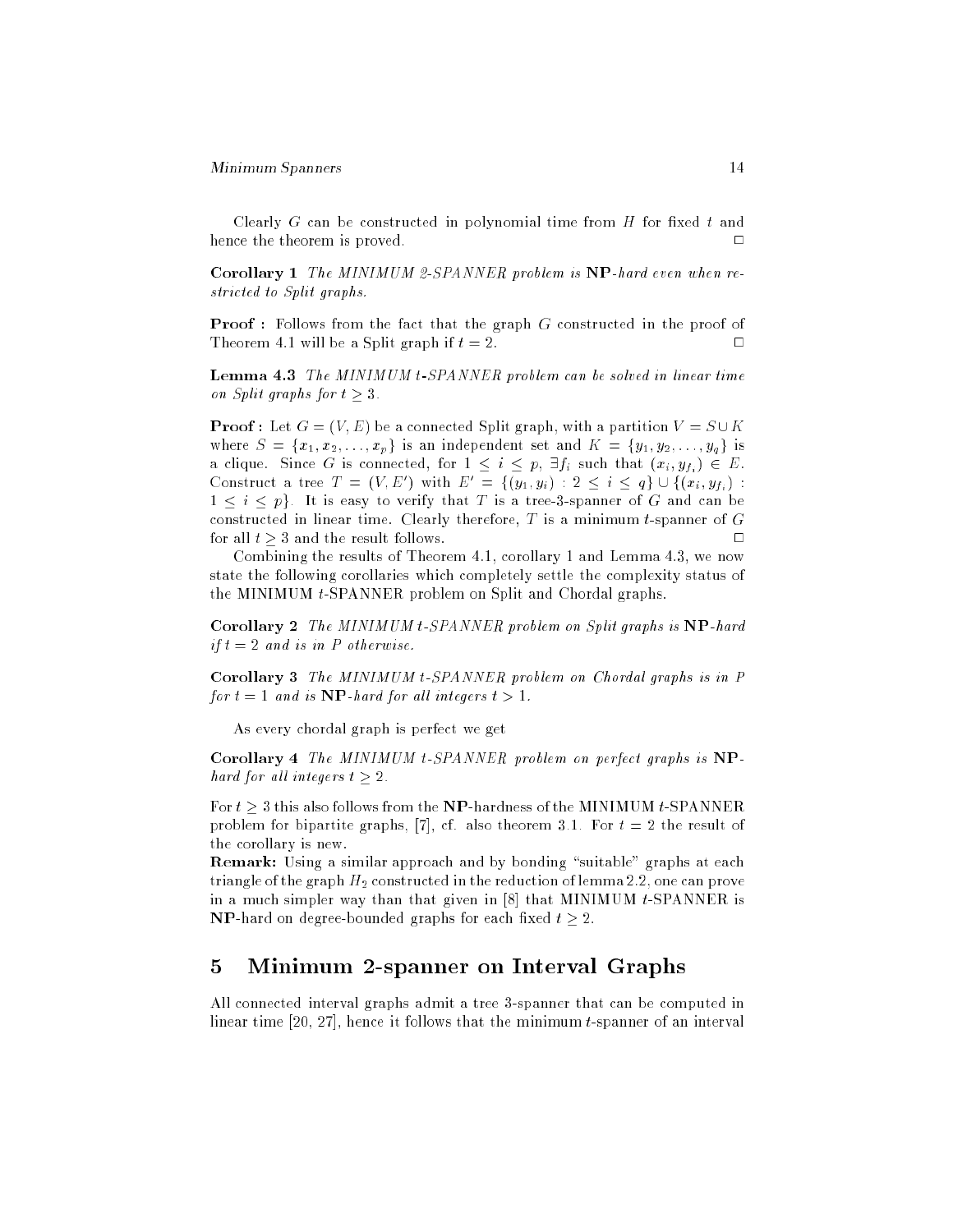graph can be found in linear time for  $t \geq 3$ . However, the MINIMUM 2-SPANNER problem on interval graphs is an intriguing open problem and as a first step, we proceed to give a factor 2 approximation algorithm for the same. Note that a factor  $O(\log(|E|/|V|))$  approximation algorithm exists for the MINIMUM 2-SPANNER problem on general graphs [17]. Recall that a *clique* of a graph  $G = (V, E)$  is a set of vertices  $C \subseteq V$  such that for any pair of vertices  $u, v$  in C the edge  $(u, v)$  is in E. A maximal clique of G is a clique C of G, such that for every vertex v of V which is not in C, the set of vertices  $C \cup \{v\}$  is not a clique of G.

The following theorem is from [13]:

**Theorem 5.1 (Gilmore and Hoffman)** A graph  $G$  is an interval graph if and only if the set of vertices of G can be linearly ordered such that, for every vertex  $x$  of  $G$ , the maximal cliques containing  $x$  occur consecutively.

We now propose the following algorithm for finding a "good" sparse 2-spanner of an interval graph:

ALGORITHM Approx-Interval-2-spanner

Input : A connected interval graph  $G = (V, E)$  with n vertices. Output : A set  $S$  of edges which will induce a 2-spanner of  $G$ . Begin

- 1. Find the maximal cliques of  $G\{K_i: 1 \leq i \leq l\}$  ordered as in theorem 5.1 above.
- 2. /\* Initialize \*/  $S = \emptyset, i = 1$ .
- 3. While  $(i \leq l)$  do
	- (a) Let  $p = max \{j : K_i \cap K_j \neq \emptyset\}$ . Choose any point in  $K_i \cap K_p$  denote it by  $x_i$ , and set

$$
S = S \cup \{(x_i, v) : v \in K_i \cup K_{i+1} \dots \cup K_p\}
$$

(b) Set  $i = p + 1$ .

4. Output: the set S, which is a 2-spanner of G.

#### End.

Fact 3 The set of edges S constructed by the above algorithm is a 2-spanner of G.

**Proof:** Let  $(u, v) \in E$ , both u and v must be in some maximal clique  $K_j$  of G. From the construction of the above algorithm, all the vertices of  $K_j$  are connected in  $S$  to some vertex  $x_i$  chosen in step 2 of the algorithm. Hence  $(x_i, v), (x_i, u)$  is a path of length two connecting between u and v in S.  $\Box$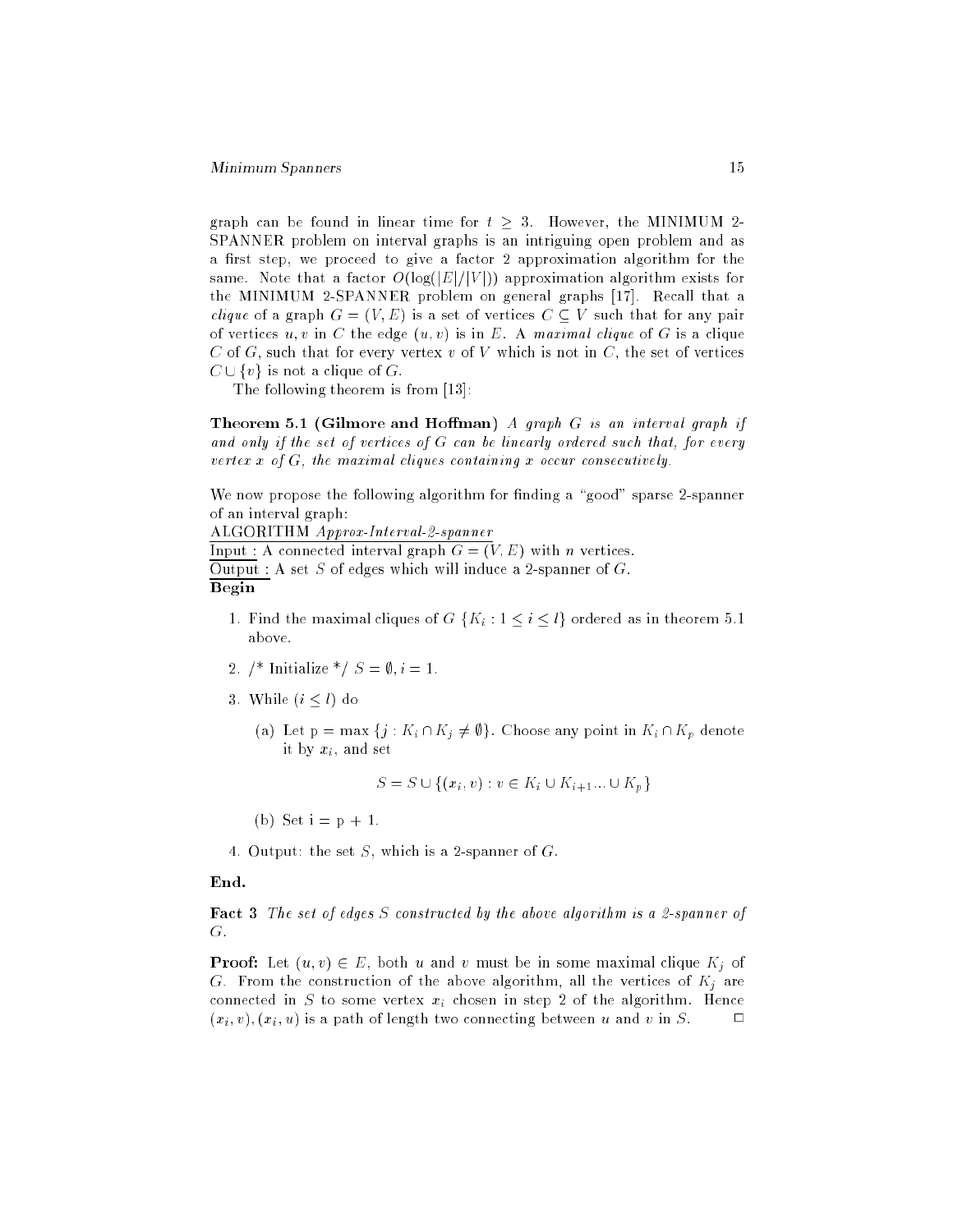**Fact 4** The set of edges S constructed by the above algorithm satisfies  $|S| \leq$  $2n-2$ .

**Proof:** Let  $x_1, x_2, ..., x_t$  be the vertices chosen in the iterations of step 2 in the algorithm, and let  $R = V - \{x_i : 1 \le i \le t\}$ . Each edge in S is of the form  $(v, x_i)$  for some i:  $1 \le i \le t$ , where  $v \in R$ . It is easy to see that each vertex v in R is connected in S to at most two vertices, of the form  $x_i, x_j$  for some i,j:  $\Box$ 1 i; j t. Hence, jSj 2 - jRj 2 - (n 1). 2.

**Fact 5** Any 2-spanner of G must contain at least  $n-1$  edges.

**Fact 6** The above algorithm can be implemented to run in linear  $O(|E| + |V|)$ time.

Proof: By classical results the maximal cliques of an interval graph can be found in linear time. Also, the time spent by the algorithm is bounded by the number of edges in S which is less than 2 - 1, by fact the company of the company of the company of the company algorithm can be implemented to run in linear  $O(|E| + |V|)$  time.  $\Box$ From facts 3-6 above it follows that:

Theorem 5.2 The above algorithm is a factor two approximation to the MIN-IMUM 2-SPANNER problem on interval graphs, and it can be implemented to run in linear  $O(|E| + |V|)$  time.

We conclude this section by introducing a variant of the above algorithm, where the max function in step 3 is replaced by an arbitrary function  $f$  which satisfies the following conditions:

- 1. f is a function from  $\{1, 2, \ldots, n-1\}$  to  $\{2, 3, \ldots, n\}$ .
- 2. For  $1 \leq i < n$ , it must be that:

$$
i < f(i) \leq \max\{j : K_i \cap K_j \neq \emptyset\}.
$$

#### ALGORITHM  $f$ -SPAN-2

Input : A connected interval graph  $G = (V, E)$  with n vertices and a function f as above.

Output : A set  $S_f$  of edges which will induce a 2-spanner of G.

### Begin

- 1. Find the maximal cliques of  $G\{K_i : 1 \leq i \leq l\}$  ordered as in theorem 5.1 above.
- 2. /\* Initialize \*/  $S_f = \emptyset$ ,  $i = 1$ .
- 3. While  $(i \leq l)$  do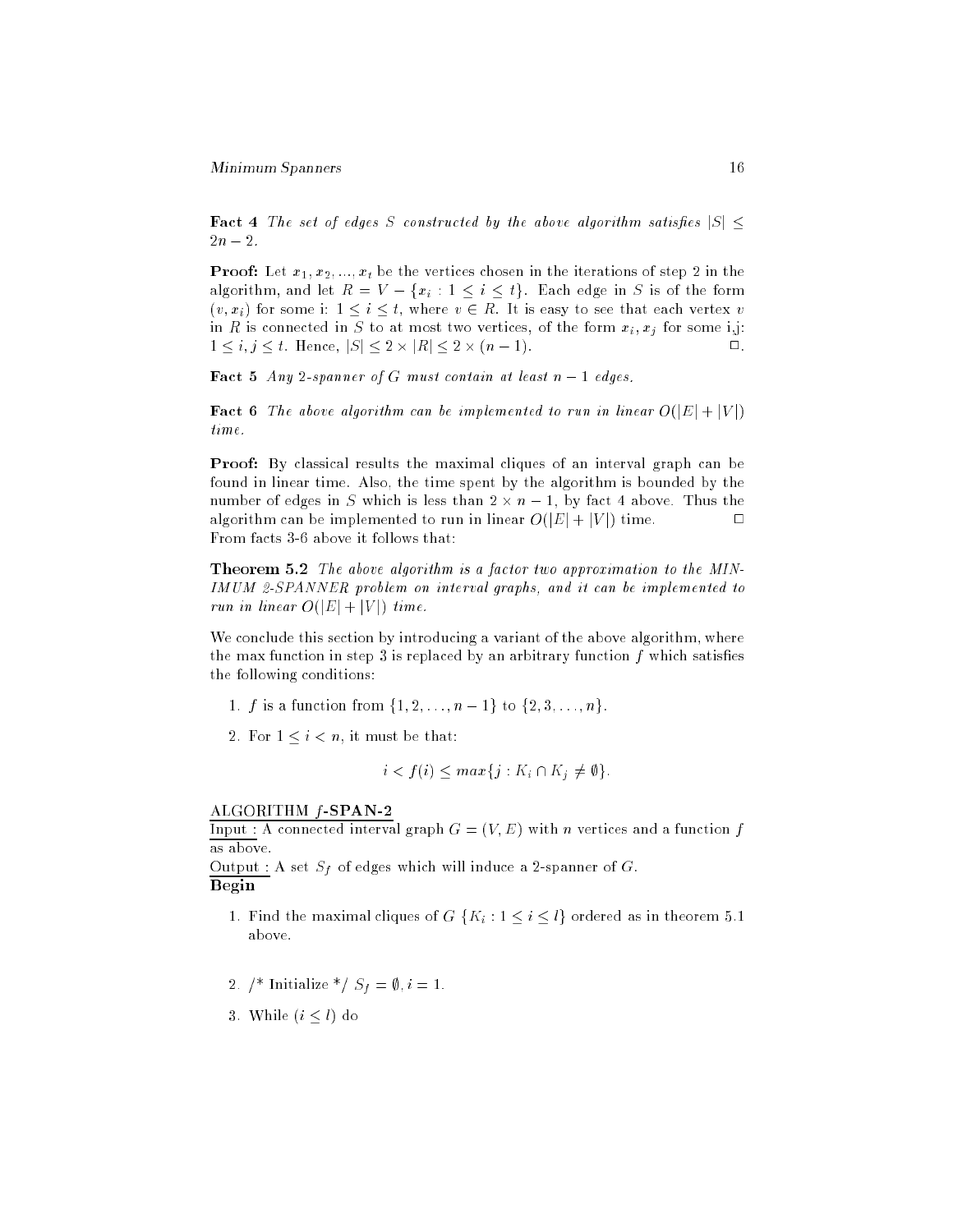(a) Let  $p = f(i)$ , choose any point in  $K_i \cap K_p$  denote it by  $x_i$ , and set

$$
S_t = S_t \cup \{(x_i, v) : v \in K_i \cup K_{i+1} \dots \cup K_p\}
$$

(b) Set  $i = p + 1$ .

4. Output: the set  $S_f$ , which is a 2-spanner of G.

End.

It is easy to see that for every f as described above algorithm  $f$ -SPAN-2 produces a 2-spanner of G and the algorithm runs in linear time.

Problem 1 Is it true that for every connected interval graph G there is an  $f_G$  such that the 2-spanner  $S_{f_G}$  produced by algorithm  $f_G$ -SPAN-2 above is a minimum 2-spanner for G?

If the answer to this question is positive, we can use this to produce a polynomial algorithm for the MINIMUM 2-SPANNER problem for interval graphs. This relies on the following observation. Using dynamic programming we can optimize in polynomial time the choice of f as a function of G such that  $S_f$  is the smallest 2-spanner obtainable using  $f$ -SPAN-2.

# 6 Bandwidth Approximation Using Tree Spanners

We now use the notion of tree-spanners to find approximate solutions to the bandwidth minimization problem.

**Definition 6.1** A labeling L of G is a 1-1 mapping from V into  $\{1, 2, \ldots, |V|\}$ . The width of  $L$  is defined as

$$
b(G, L) = \max\{|L(u) - L(v)|, (u, v) \in E\}
$$

The bandwidth of G is

$$
bw(G) = \min\{b(G, L)|L \text{ is a labeling of } G\}
$$

A label L such that  $b(G, L) = bw(G)$  is called an optimal labeling of G.

The bandwidth minimization problem is in general very tough. The first NP-hardness result on general graphs was shown by Papadimitriou [22]. Later, Garey et.al [11] showed that this problem is NP-hard even when restricted to trees having maximum degree of three.

A caterpillar is a special kind of tree consisting of a simple chain with "hairs" attached to each vertex. If each hair has a length  $\leq k$ , it is called as a caterpillar of hair length at most k.

The following is by Assmann et.al [2].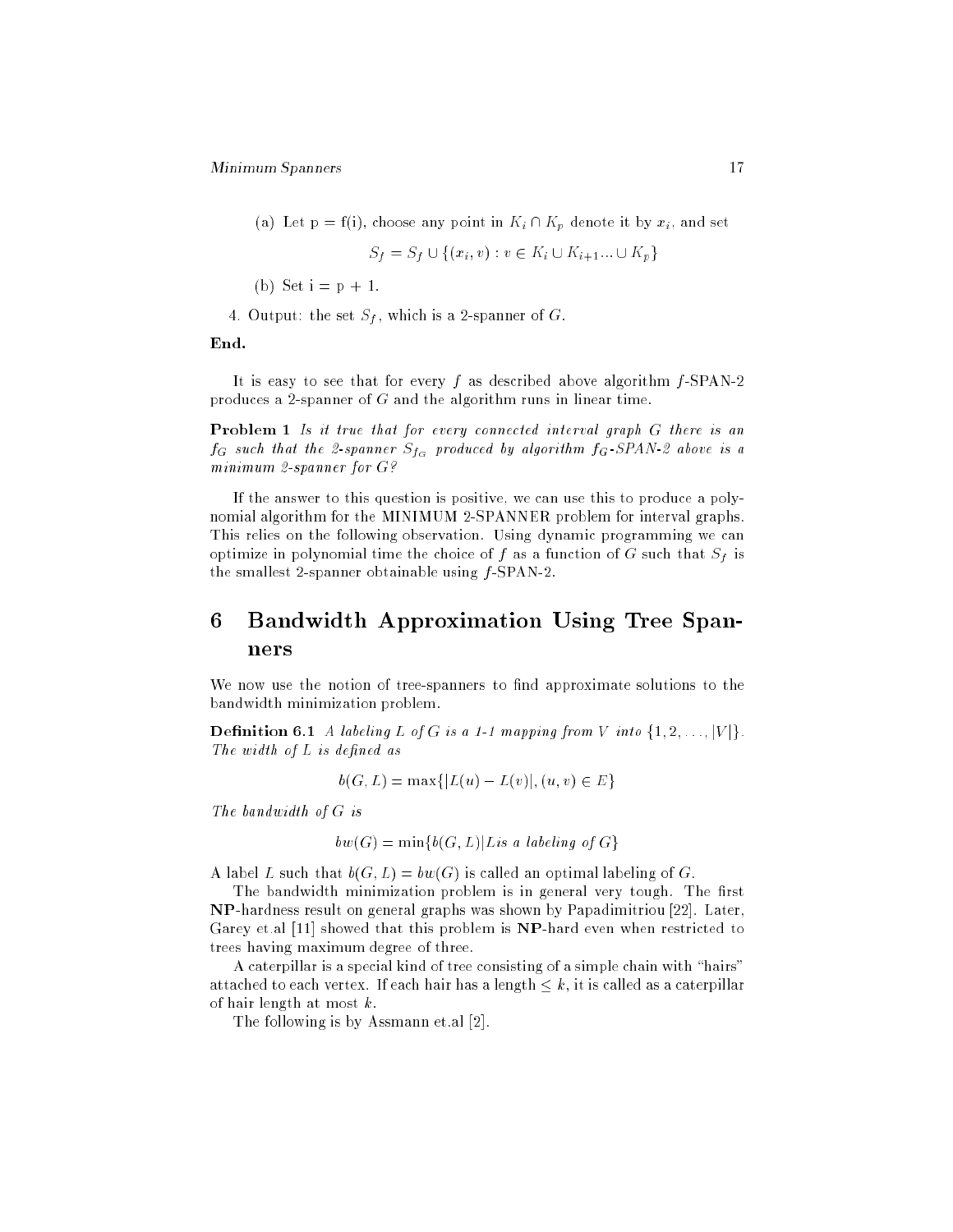Theorem 6.1 Bandwidth of caterpillars of hair length at most 2 can be found in  $O(n \log n)$  time.

As Bandwidth Minimization is intractable on many classes of graphs, we can try to find an approximate bandwidth of a given graph. A labeling  $L$  is said to be a d-approximation to the bandwidth of a graph G, if  $b(G, L) \leq d * bw(G)$ . Up to our knowledge, there is no algorithm for approximate bandwidth of general graphs, and even for trees. An approximate algorithm for Asteroidal Triple-Free Graphs was given by Kloks et al [16]. In this section, we seek to find approximate algorithms for certain classes of graphs using the concept of tree{  $s$ panners. Recall that  $G^\ast$  denotes the graph obtained from  $G$  by adding an edge between any two vertices which are connected by a path of length at most  $d$  in G. A simple lemma on which all our results are based follows:

**Lemma 6.1** Let G,  $H$  be graphs such that  $G \subseteq H \subseteq G^*$  or  $H \subseteq G \subseteq H^*$ for an integer  $d \geq 1$ , and let L be an optimal labeling for H. Then  $L$  is a d-approximation for the bandwidth of G.

**Proof:** First consider the case when  $G \subseteq H \subseteq G^*$ , then

$$
b(G, L) \leq b(H, L), \text{ As } G \subseteq H
$$
  
=  $bw(H)$ , As L is optimal  
 $\leq bw(G^d)$ , As  $H \subseteq G^d$   
 $< d.bw(G)$ 

Now let  $H \subseteq G \subseteq H^{\times}$ , then

$$
b(G, L) \leq b(H^d, L), \text{ As } G \subseteq H^d
$$
  
\n
$$
\leq d.b(H, L),
$$
  
\n
$$
= d.bw(H), \text{ As } L \text{ is optimal}
$$
  
\n
$$
< d.bw(G). \text{ As } H \subseteq G
$$

This proves the lemma.  $\Box$ 

**Corollary 5** If T is a tree t-spanner for  $G, t > 0$ , and L is an optimal labeling for  $T$ , then  $L$  is d-approximation for the bandwidth of  $G$ .

**Proof:** The proof follows using lemma 6.1 once we observe that  $I \subseteq G \subseteq I$ .  $\Box$ 

# 6.1 Approximating Bandwidth of Convex Bipartite Graphs

Theorem 6.2 A factor three approximation can be found in linear time for Convex Bipartite Graphs and Permutation Graphs.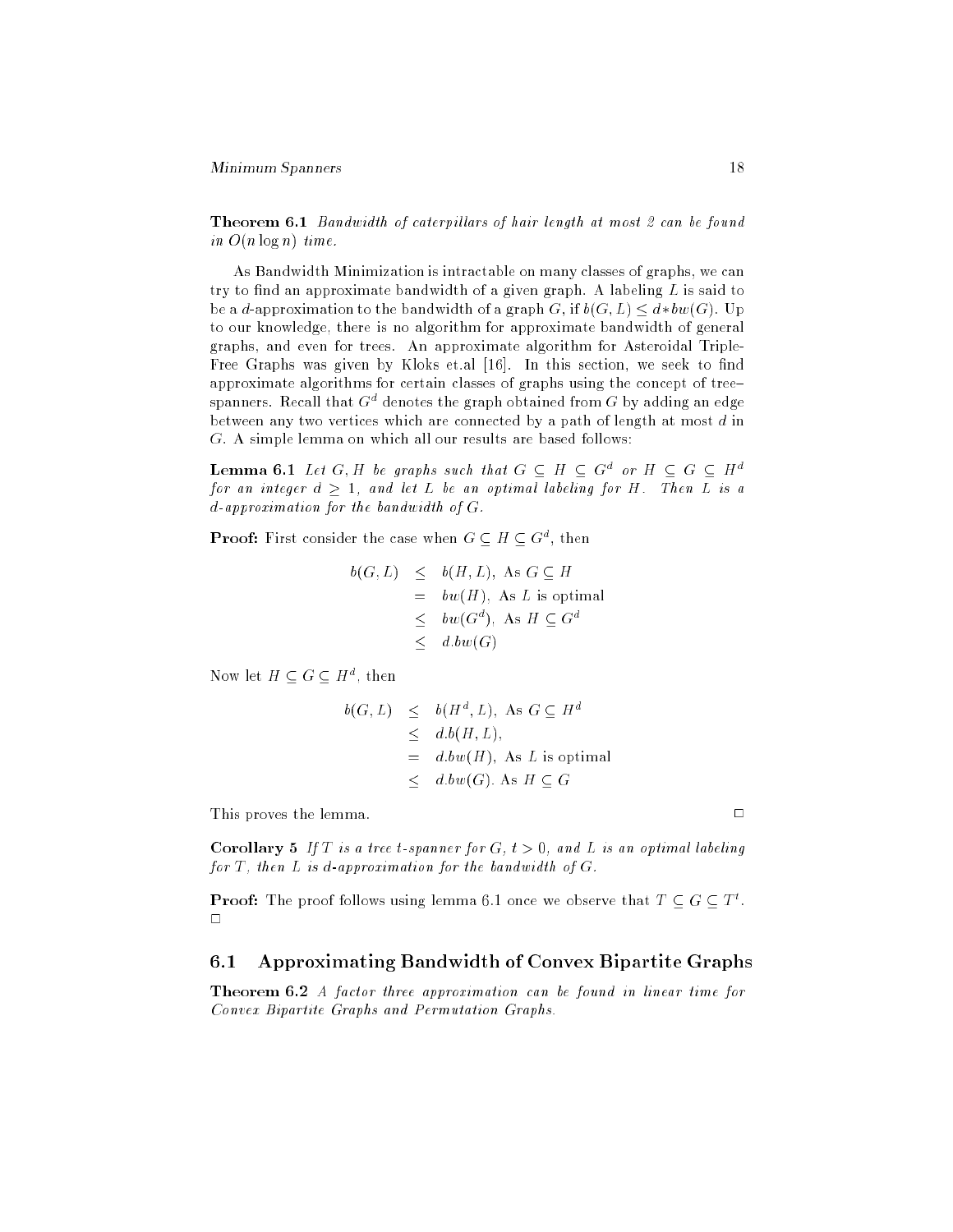Proof: Note that the tree 3-spanners we have constructed for convex bipartite graphs in theorem 3.2 and that constructed in [20] for permutation graphs are caterpillars of hair length at most 2. The proof of this theorem directly follows from corollary 5 and theorem 6.1.

#### 6.1.1 Two Approximation for Bandwidth of Convex Bipartite Graphs

Now we improve the previous result on Convex Bipartite Graphs by providing a factor two approximation. Given a Convex Bipartite Graph  $(X, Y, E)$ , we seek to construct an interval Graph I such that  $G \subseteq I \subseteq G^{\perp}$ . Let  $A = \{x_1, x_2, \ldots, x_{n_x}\}$ and  $Y = \{1, 2, \ldots, n_y\}$ . Recall that, in a Convex Bipartite Graph, the vertices adjacent to any  $x_i$  are consecutive in Y. Let  $x_i$  be adjacent to vertices in  $[L(x_i), K(x_i)]$  for  $1 \leq i \leq n_x$ . Let  $I = (V, E \cup E)$  where  $V = A \cup Y$  and

$$
E' = \{(x_i, x_j) | \exists k \in Y \text{such that } x_i \sim k, x_j \sim k\}
$$

It is obvious that  $G \subseteq I \subseteq G^*$ . Now, we show that I is an interval graph by constructing an interval representation for I. For each  $x_i \in X$  associate an interval  $[L(x_i), R(x_i)]$  with it. For each  $i \in Y$  associate an interval  $[i, i]$  with it. Now, consider an edge  $(u, v)$  in I. If  $(u, v) \in E$ , then obviously without loss of generality  $u \in X$  and  $v \in Y$ . But  $u \sim v$  means that  $v \in [L(u), R(u)]$ . So the intervals associated with u and v intersect. If  $(u, v) \in E$ , then there is a  $k \in Y$  such that  $u \sim k$  and  $v \sim k$ . So,  $k \in [L(u), R(u)]$  and  $k \in [L(v), R(v)]$ . This means that the intervals associated with  $u$  and  $v$  intersect. Similarly, we can prove that if two intervals intersect then the corresponding vertices are adjacent in I. So, I is an interval graph. Using the fact that the bandwidth of an interval graph can be computed in  $O(n \log n)$  time [28] and using lemma 6.1, the following theorem can be deduced:

Theorem 6.3 A two approximation of bandwidth of a Convex Bipartite Graph can be found in  $O(m + n \log n)$  time.

## 6.2 Two Approximation for Bandwidth of Split Graphs

We now give a factor two approximation algorithm for the bandwidth on Split graphs. Note that the complexity of the bandwidth minimization is unknown even on Split graphs, but is likely to be NP-hard.

A Split Graph is complete if any vertex in Y is adjacent to all vertices in X. We denote a Complete Split Graph by  $C_{X,Y}$ . If  $G = (X \cup Y, E)$  is a Split Graph then it is obvious that

 $G \subseteq C_{X,Y} \subseteq G^2$ 

**Lemma 6.2** The bandwidth of  $C_{XY}$  is  $|X| + |\frac{1}{2}| - 1$ .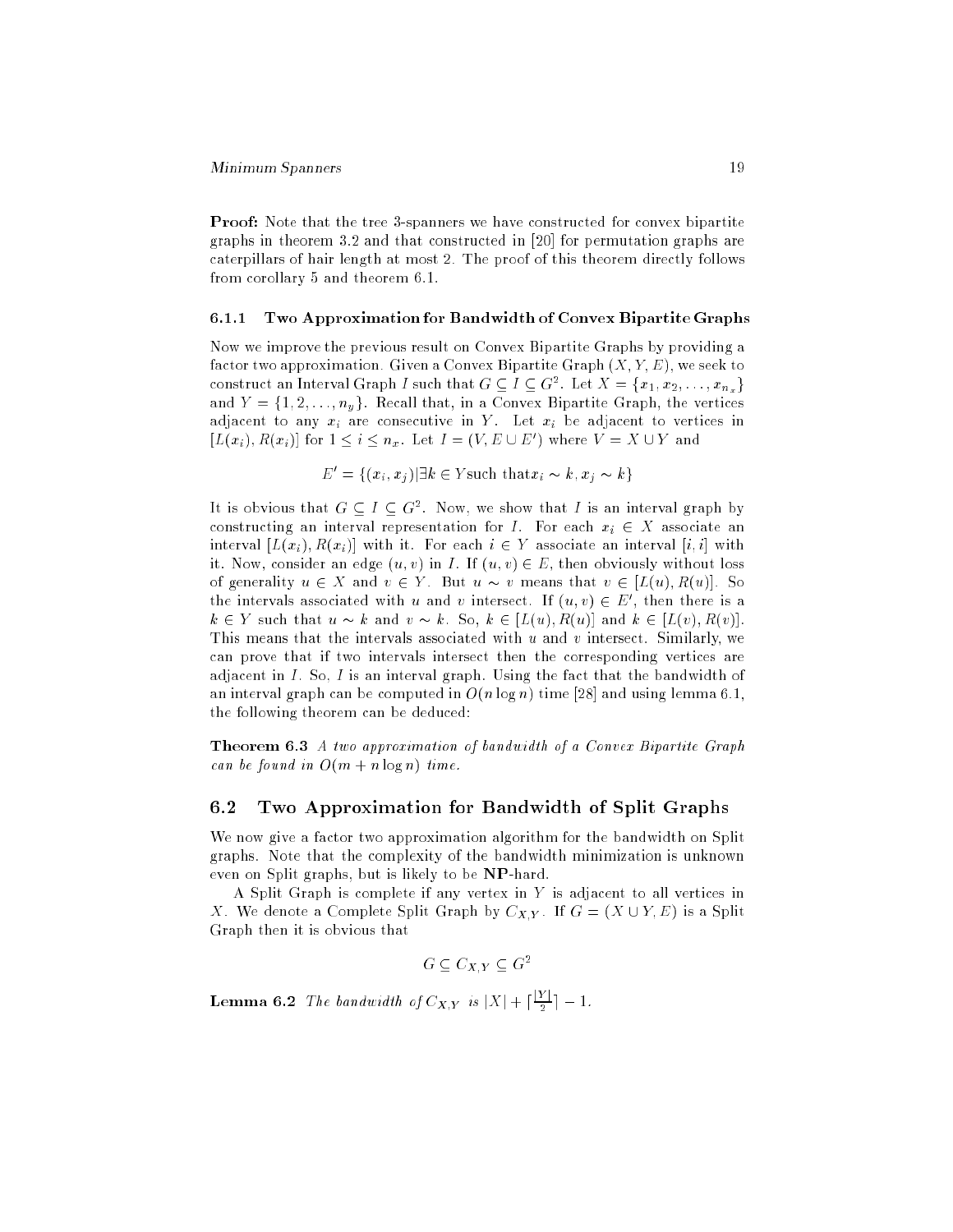For  $C_{XY}$  we can a give a labeling L as follows. Assign labels  $1, 2, \ldots, \lfloor \frac{p-1}{2} \rfloor$ to any of the [<del>북]</del>  $\frac{1}{2}$  vertices of Y. Then assign labels  $\lfloor \frac{p-1}{2} \rfloor$  $\frac{1}{2}$  ,  $\dots$  ,  $\lfloor \frac{r-1}{2} \rfloor$  $2 + 1 + 1 = 0$ vertices of X. Then assign the labels  $\frac{1+\lambda}{2}$  +  $\frac{1}{X}$ ,  $\dots$ ,  $\frac{1}{X}$  +  $\frac{1}{Y}$  to the remaining  $$ vertices of Y. Obviously, the width of this labeling is  $(|X|+|Y|)-(|\frac{1-\epsilon}{2}|)$  $2 \cdot 1$   $-7$  $|X| + |\frac{1-\epsilon}{2}| - 1$ . So,  $bw(C_{X,Y}) \leq b(C_{X,Y}, L) = |X| + |\frac{1-\epsilon}{2}| - 1$ .

Now we prove that any labeling cannot have a width less than this value. First we claim that given any optimal labeling  $L$ , there is a labeling  $L$  -in which all vertices of  $X$  get consecutive labels and  $\theta(C X, Y, L) = \theta(C X, Y, L)$ . Let  $x_l, x_r \in X$  be the vertices with smallest and largest label respectively. Suppose there is a vertex  $y \in Y$  with  $L(x_i) < L(y) < L(x_i)$ . Obtain another labeling L' from L by interchanging the labels of  $x_l$  and y. The only vertices  $u, v$  for which  $|L(u) - L(v)| \leq |L(u) - L(v)|$  is when  $L(u) \leq L(x_l)$  and  $L(x_l) \leq L(v) \leq L(y)$ . But as  $|L(x_r) - L(u)| > |L(v) - L(u)|$ , the width of L does not increase. Thus, by repeating this process all vertices of  $X$  can be made to get consecutive labels. Now,

$$
bw(C_{X,Y}) = b(C_{X,Y}, L')
$$
  
= max $(L'(x_r) - 1, |X| + |Y| - L'(x_l))$   
 $\geq |X| + \lceil \frac{|Y|}{2} \rceil - 1$ 

Thus, we have the lemma.

Theorem 6.4 A two approximation to the bandwidth of Split Graphs can be found in  $O(n)$  time.

Proof: The labeling in lemma 6.2 is a two approximation for any Split Graph by lemma 6.1. The proof now follows directly.  $\Box$ 

# 7 Conclusions and Open problems

We have *completely* resolved the complexity status of the MINIMUM t-SPANNER problem for all values of t on Bipartite, Convex Bipartite, Chordal, Split and Bounded Degree graphs. The results obtained or improved in this paper are summarized in the table below:

| Class              | $t=1$ | $t=2$   | t > 3       |
|--------------------|-------|---------|-------------|
| Bipartite [7]      | D     |         | NP-hard     |
| Convex Bipartite   |       |         |             |
| Chordal            | Ρ     | NP-hard | NP-hard     |
| Perfect            | P     | NP-hard | NP-hard [7] |
| Split              | P     | NP-hard |             |
| Bounded-degree [8] |       | NP-hard | NP-hard     |

 $\Box$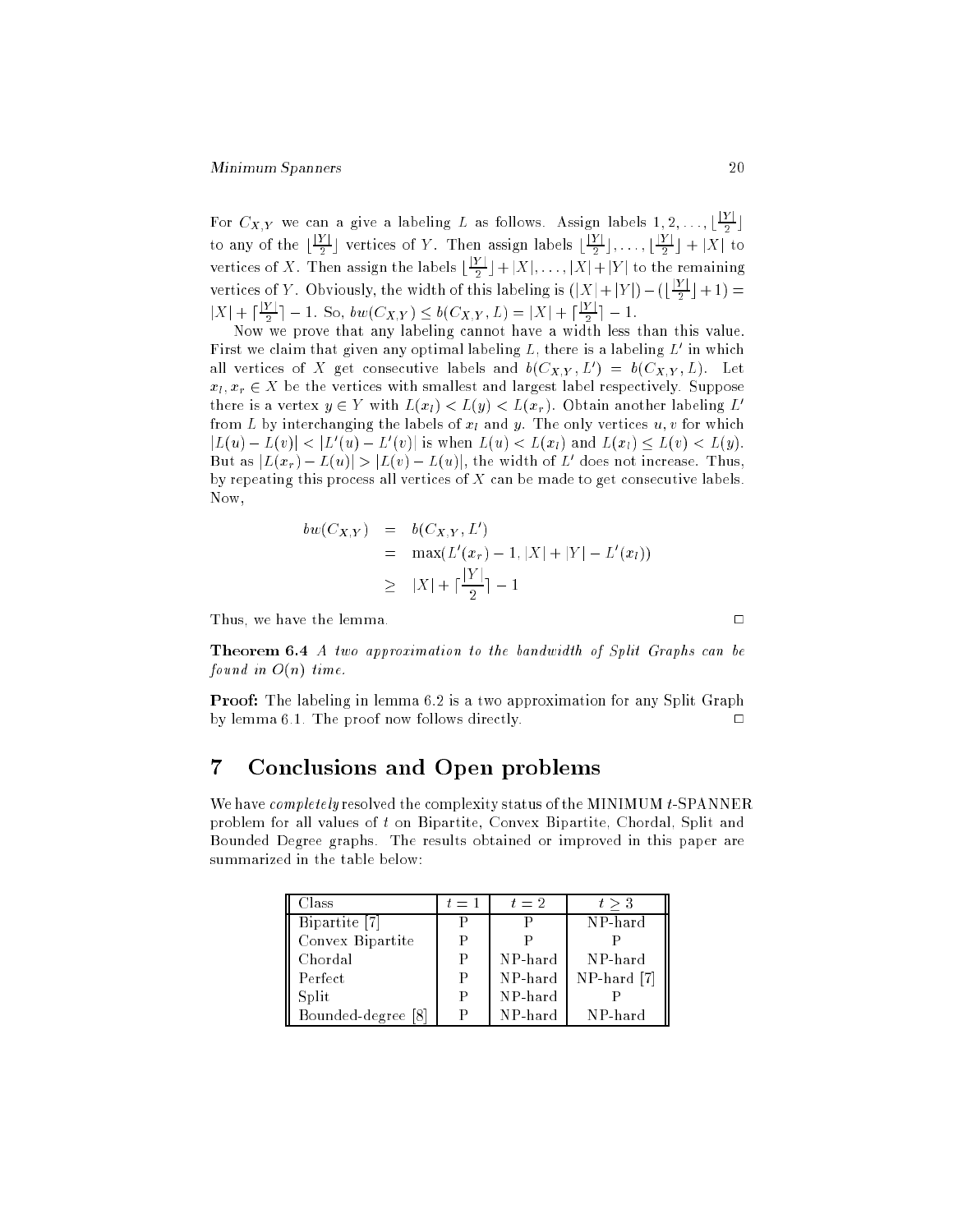#### Minimum Spanners 21

For completeness we also summarize the results obtained in the companion papers [20, 27]:

| ass         | $=$ $\overline{ }$ |  |
|-------------|--------------------|--|
| Interval    |                    |  |
| Permutation |                    |  |

It is interesting to note that the MINIMUM t-SPANNER problem  $(t \geq 3)$ , which remains NP-hard on Bipartite graphs is solvable in linear time when restricted to Convex Bipartite graphs. Thus, we have narrowed down the gap between P and NP for the MINIMUM t-SPANNER problem in the hierarchy of Bipartite graphs. The same phenomenon occurs when passing from chordal graphs to interval graphs.

Many graphs in concrete applications are planar. That is why the following question, which was also left open in [7], is an extremely interesting one.

**Problem 2** Determine the complexity of the MINIMUM  $t$ -SPANNER problem  $(t > 2)$  for planar graphs (or even planar graphs of bounded degree).

The MINIMUM  $t$ -SPANNER problem is not monotone in  $t$ . Some cases remain open for  $t = 2$ .

Problem 3 Determine the exact complexity of the MINIMUM 2-SPANNER problem on permutation graphs and interval graphs.

Problem 4 Determine the exact complexity of the MINIMUM 2-SPANNER problem on graphs of bounded degree k with  $5 \leq k \leq 8$ .

We also have seen in the tables above differences between the cases  $t = 2$ and  $t > 3$ . Is there a more general feature behind this ? More precisely,

**Problem 5** Given  $t_1, t_2 \geq 3$ , does there exist a class C of graphs such that the MINIMUM  $t_1$ -SPANNER problem on C is polynomial-time solvable whereas the MINIMUM  $t_2$ -SPANNER problem on C is  $NP$ -hard ?

# References

- [1] Althofer, G.Das, D.Dobkin, D.Joseph and J.Soares, On sparse spanners of weighted graphs, *Discrete Comput. Geom.*,  $9(1993)$ ,  $81=100$ .
- [2] S.F.Assmann, G.W.Peck, M.M.Syslo and J.Zak, The Bandwidth of caterpillars with hairs of length 1 and 2, SIAM Journal on Algebraic and Discrete Methods, 2(1981), 387-393.
- [3] B.Awerbuch, Complexity of Network synchronization, J.ACM, 32(1985), 804-823.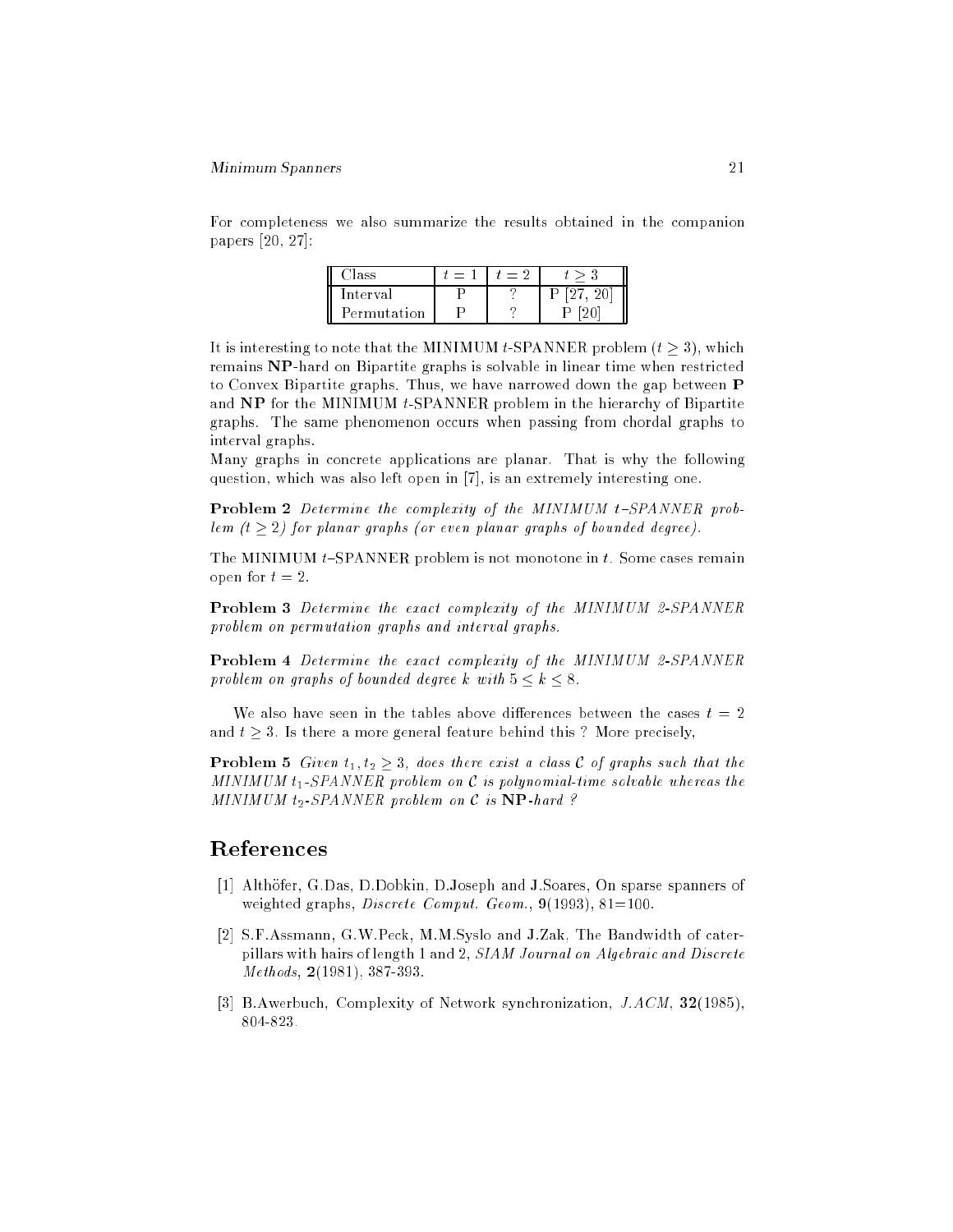- [4] H.Bandelt and A.Dress, Reconstructing the shape of a tree from observed dissimilarity data,  $Adv.$  Appl. Math.,  $7(1986)$ , 309-343.
- [5] K.S.Booth and G.S.Lueker, Testing for the Consecutive Ones Property, Interval Graphs and Graph Planarity using P-Q Tree Algorithms. J. Comput. System Sciences 13 335-379 (1976).
- [6] L.Cai, Tree Spanners: Spanning Trees that approximate distances. Tech. Report 260/92, University of Toronto, (1992).
- [7] L.Cai, NP-completeness of minimum spanner problems, Disc. Appl. Math., 48(1994), 187-194.
- [8] L.Cai and M.Keil, Spanners in Graphs of Bounded Degree, Networks, 24(1994), 233-249.
- [9] L.Cai and J.M.Keil, Degree-Bounded Spanners, Parallel Processing Letters, 3(1993), 457-468.
- [10] L.P.Chew, There is a planar graph almost as good as the complete graph, Proceedings 2nd ACM Symposium on Computational Geometry, Yorktown Heights, NY(1986), 169-177.
- [11] M.R.Garey, R.L.Graham, D.S.Johnson and D.E.Knuth, Complexity results for Bandwidth Minimization, SIAM Journal on Applied Mathematics, 34, 477-495,(1978).
- [12] M.R.Garey and D.S.Johnson, Computers and Intractability: A Guide to the Theory of NP-Completeness. Freeman, San Francisco, 1979.
- [13] P.C.Gilmore and A.J.Hoffman, A characterizatiion of comparability graphs and of interval graphs, Canad. J. Math., 16, 539-548, (1964).
- [14] M.C.Golumbic, Algorithmic Graph Theory and Perfect Graphs. (Academic Press, New York, 1980).
- [15] F.Harary, Graph Theory (Addison-Wesley, Reading, Mass., 1969).
- [16] T.Kloks, D.Kratsch and H.Müller, Approximating the bandwidth for asteroidal triple-free graphs, Forschungsergebnisse Math/95/6, Friedrich Schiller University, Germany, 1995.
- [17] G.Kortsarz and D.Peleg, Generating sparse 2-spanners, in: Third SWAT, (1992).
- [18] A.L.Liestman and T.C.Shermer, Additive graph Spanners, Networks, 23(1993), 343-364.